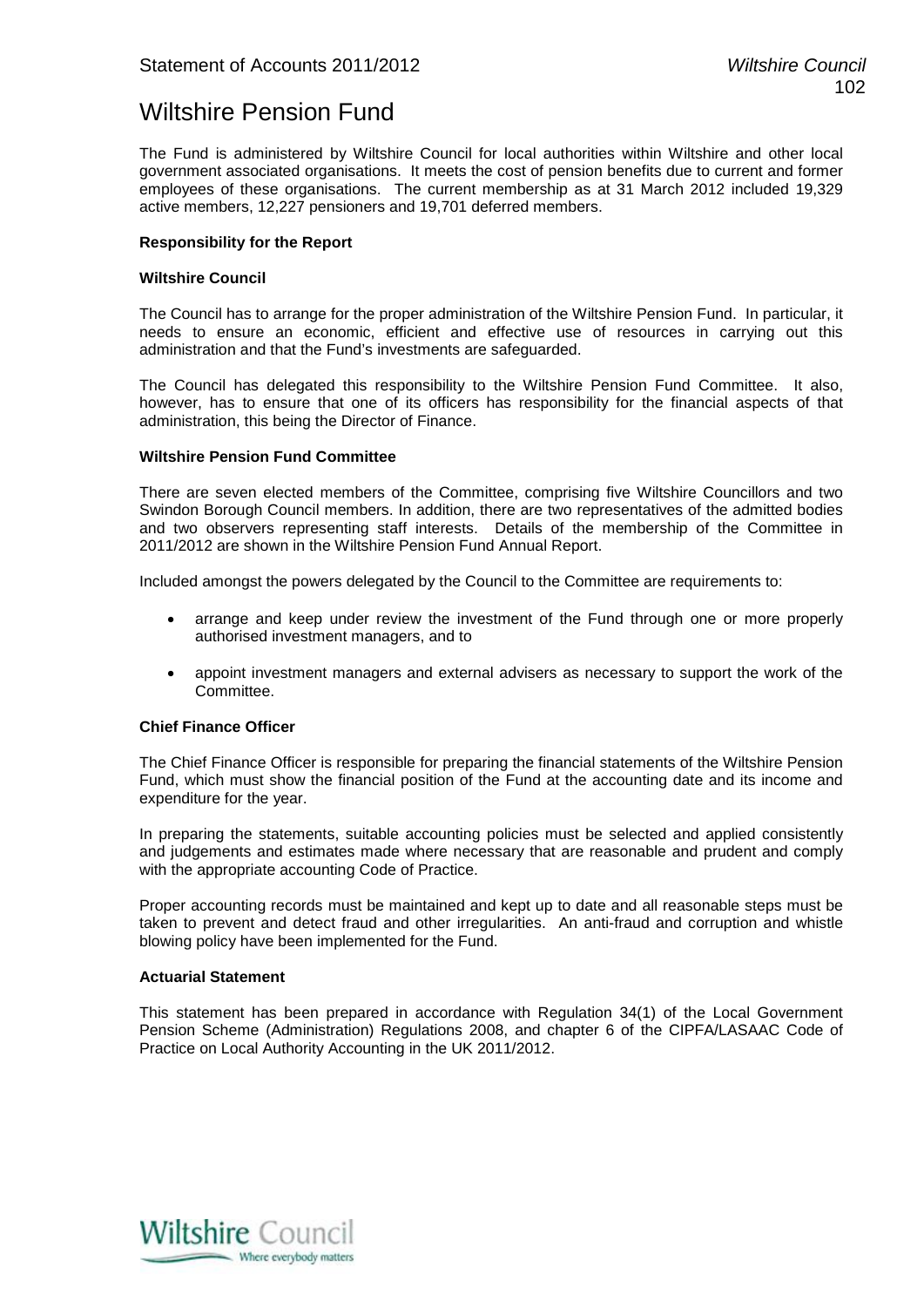# 103 **Description of Funding Policy**

The funding policy is set out in the latest Wiltshire Council Funding Strategy Statement (FSS), dated September 2011. In summary, the key funding principles are as follows:

- to achieve a funding level of 100%, both at the whole Fund level and for the share attributable to individual employers, with a timescale that is prudent and affordable;
- to ensure that sufficient liquid funds are available to meet all benefits as they fall due for payment;
- not to restrain unnecessarily the investment strategy of the Fund so that the Administering Authority can seek to maximise investment returns (and hence minimise the costs of the benefits) for an appropriate level of risk;
- to help employers recognise and manage pension liabilities as they accrue;
- to maximise the degree of stability in the level of each employer's contributions to the extent that the Administering Authority (in consultation with the actuary) is able to do so in a prudent and justifiable way;
- to use reasonable measures to reduce the risk to other employers and ultimately to the Council Tax payer from an employer defaulting on its pension obligations; and
- to address the different characteristics of the disparate employers or groups of employers to the extent that this is practical and cost effective.

The FSS sets out how the administering Authority seeks to balance the conflicting aims of securing the solvency of the Fund and keeping employer contributions stable. For employers whose covenant was considered by the Administering Authority to be sufficiently strong, contributions have been stabilised below the theoretical rate required to return their portion of the Fund to full funding over 20 years if the valuation assumptions are borne out. Asset-liability modelling has been carried out which demonstrate that if these contribution rates are paid and future contribution changes are constrained as set out in the FSS, there is still a better than 50% chance that the Fund will return to full funding over 21 years.

#### **Funding Position as at the last formal valuation**

The most recent actuarial valuation carried out under Regulation 36 of the Local Government Pension Scheme (Administration) Regulations 2008 was as at 31 March 2010. This valuation revealed that the Fund's assets, which at 31 March 2010 were valued at £1,167 million, were sufficient to meet 74.6% of the liabilities (i.e. the present value of promised retirement benefits) accrued up to that date. The resulting deficit at the 2010 valuation was £396 million.

Individual employers' contributions for the period 1 April 2011 to 31 March 2014 were set in accordance with the Fund's funding policy as set out in its FSS.

#### **Principal Actuarial Assumptions and Methods used to value the liabilities**

Full details of the methods and assumptions used are described in the actuary's report dated 25 March 2011.

#### **Method**

The liabilities were assessed using an accrued benefits method which takes into account pensionable membership up to the valuation date, and makes an allowance for expected future salary growth to retirement or expected earlier date of leaving pensionable membership.

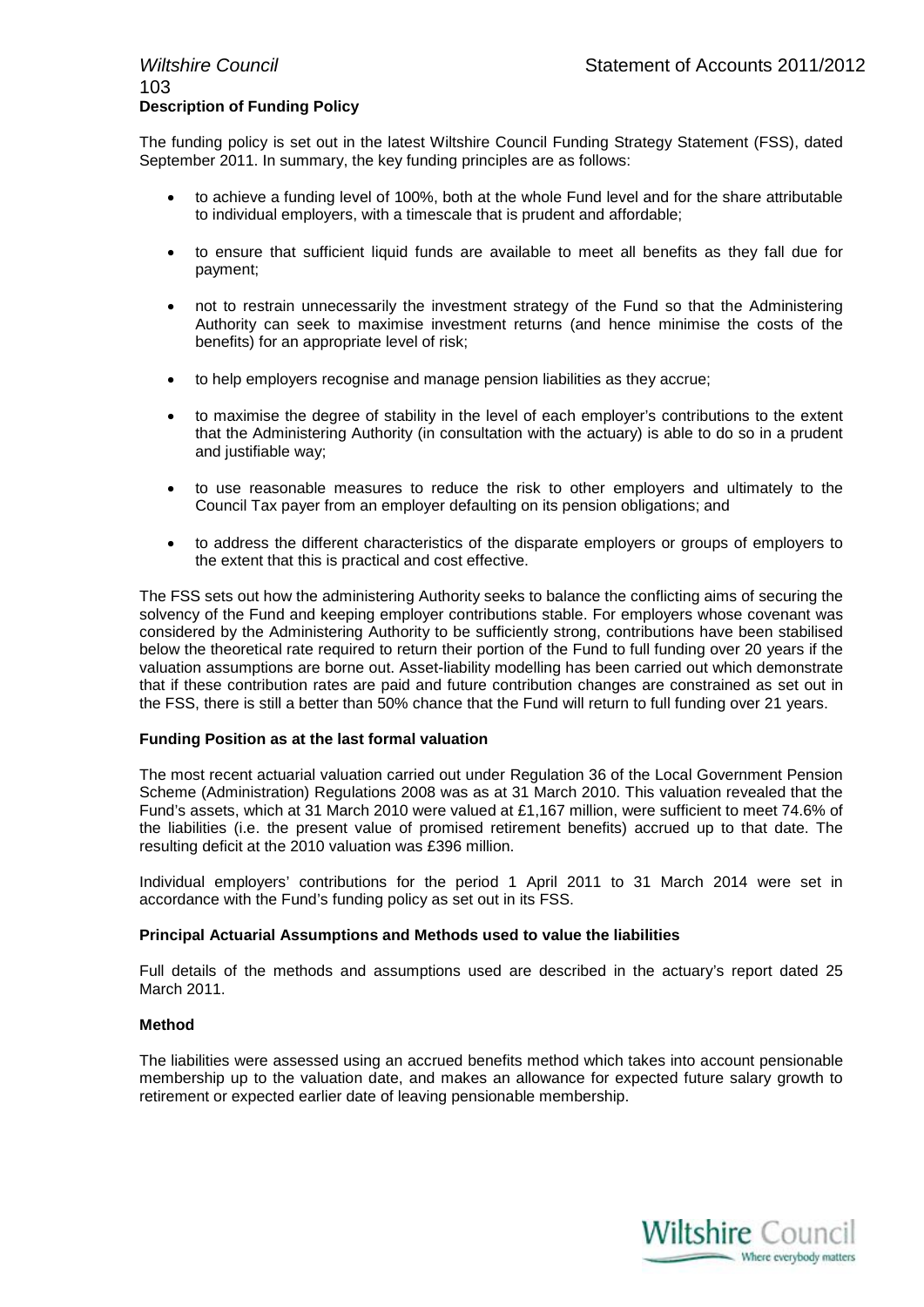#### **Assumptions**

A market-related approach was taken to valuing the liabilities, for consistency with the valuation of the Fund assets at their market value.

The key financial assumptions adopted for the 2010 valuation were as follows:

| <b>Financial Assumptions</b>      | Rate at 31 March 2010 |         |
|-----------------------------------|-----------------------|---------|
|                                   | <b>Nominal</b>        | Real    |
| Discount rate                     | $6.1\%$               | 2.8%    |
| Pay increase                      | 5.3%                  | 2.0%    |
| Price Inflation/Pension increases | 3.3%                  | $0.0\%$ |

*\*plus an allowance for promotional pay increases. Short term pay growth was assumed to be 1% p.a. for 2010/2011 and 2011/2012, reverting to 5.3% p.a. thereafter.*

The key demographic assumption was the allowance made for longevity. As a member of the Club Vita, the baseline longevity assumptions adopted at this valuation were a bespoke set of VitaCurves that were specifically tailored to fit the membership profile of the Fund. Longevity improvements were in line with medium cohort projections and a 1% p.a. underpin effective from 2010. Based on these assumptions, the average future life expectancies at age 65 are as follows:

|                           | <b>Males</b> | <b>Females</b> |
|---------------------------|--------------|----------------|
| <b>Current Pensioners</b> | 21.3 years   | 23.6 years     |
| <b>Future Pensioners</b>  | 23.3 years   | 25.5 years     |

Copies of the 2010 valuation report and Funding Strategy Statement are available on request from Wiltshire Council administering authority to the Fund.

#### **Experience over the year since April 2010**

The Administering Authority monitors the funding position on a regular basis as part of its risk management programme. The most recent funding update was produced as at 31 March 2012. It showed that the funding level (excluding the effect of any membership movements) has worsened since the 2010 valuation due to falling real bond yields and lower asset returns than expected.

The next actuarial valuation will be carried out as at 31 March 2013. The Funding Strategy statement will also be reviewed at that time.

#### **Audit**

The Audit Commission has appointed KPMG to act as the external auditor of the Council, and therefore the pension fund.

#### **Investment Management Policy**

Overall responsibility for investment policy lies with the Wiltshire Pension Fund Committee, which reports directly to Wiltshire Council.

The Investment Strategy is revised annually by the Fund. The latest Strategic review was undertaken during 2011, new mandates are currently being implemented resulting from this.

The current strategy has the dual aim of increasing returns and reducing risk by increasing diversification and alternative approaches. Details of the strategy are provided in the Fund's Statement of Investment Principles (SIP) – the Wiltshire Fund's SIP can be supplied upon request or viewed at www.wiltshirepensionfund.org.uk/investment-principles.

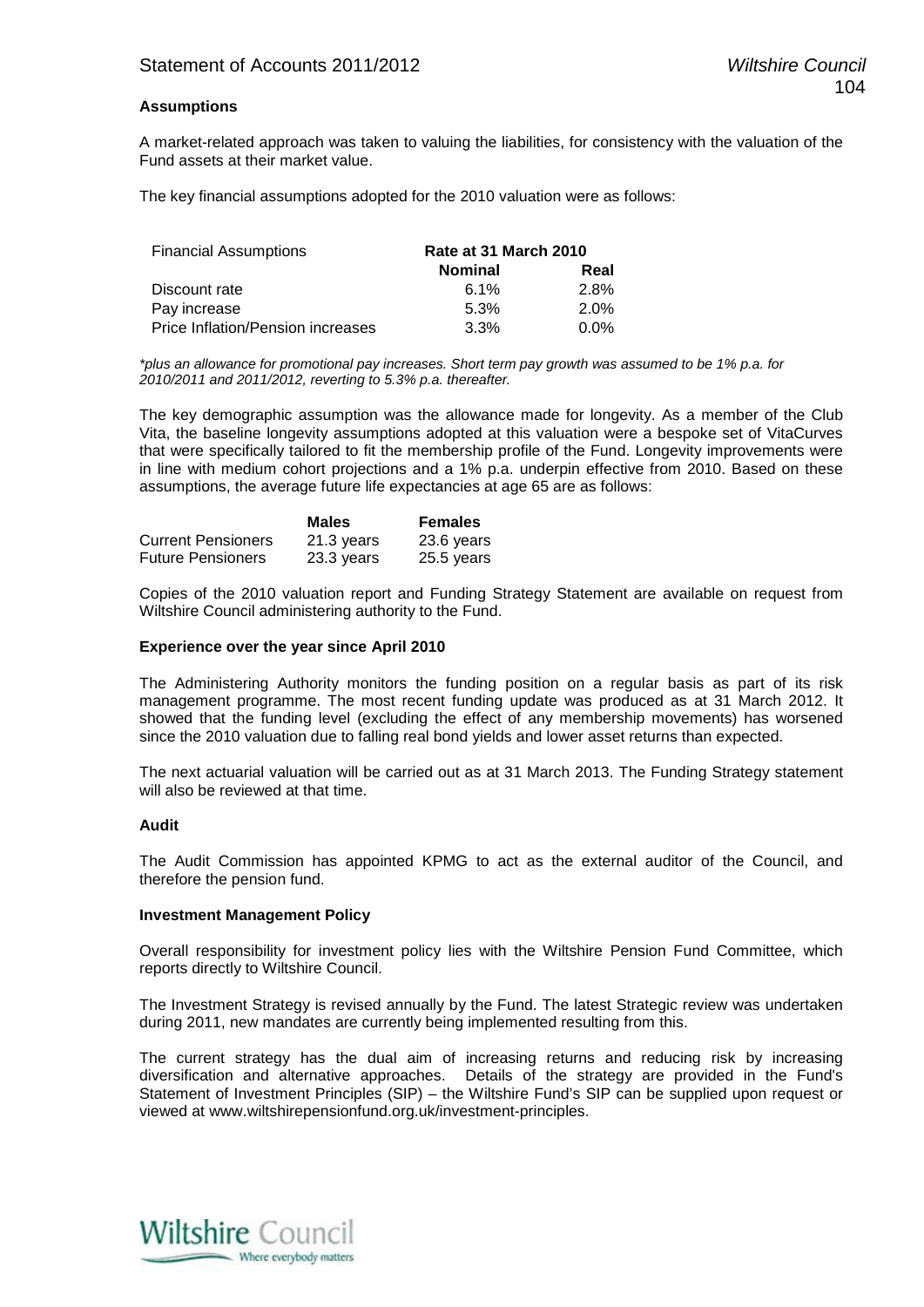| Company                           | <b>Mandate</b>                            | <b>Share of</b> |
|-----------------------------------|-------------------------------------------|-----------------|
|                                   |                                           | <b>Fund</b>     |
| Baillie Gifford                   | Global Equity                             | 12.5%           |
| Capital International             | Global Equity                             | 14.0%           |
| Capital International             | Absolute Income Grower (Equities / Bonds) | 10.0%           |
| Western Asset Management          | <b>Bonds</b>                              | 10.5%           |
| <b>CBRE Global Multi Manager</b>  | Property                                  | 13.0%           |
| <b>Edinburgh Partners</b>         | <b>Global Equities</b>                    | 10.5%           |
| <b>Fauchier Partners</b>          | Long-Short Equities                       | $5.0\%$         |
| Legal & General                   | Passive UK Equity                         | 15.5%           |
| Legal & General                   | Government Bonds                          | $6.0\%$         |
| M&G Investment Management         | UK Companies Financing Fund               | $2.0\%$         |
| <b>Record Currency Management</b> | Currency - Passive                        | 1.0%            |

During the year, the managers transacted purchases of £662.7 million (£856.1m 2010/11) and sales of £620.8 million (£809.2m 2010/11). The value of assets under management at 31 March 2012 was £1328.2 million, broken down by managers as follows:

| Capital International             | £315.4 million  |
|-----------------------------------|-----------------|
| Legal & General                   | £292.1 million  |
| <b>Baillie Gifford</b>            | £178.6 million  |
| <b>CBRE Global Multi Manager</b>  | £160.6 million  |
| Western Asset Management          | £153.5 million  |
| <b>Edinburgh Partners</b>         | £132.0 million  |
| <b>Fauchier Partners</b>          | $£67.8$ million |
| <b>Record Currency Management</b> | £18.5 million   |
| M&G Investment Management         | $£9.7$ million  |

|                              |                       | £ million | <b>Fund total</b> |
|------------------------------|-----------------------|-----------|-------------------|
| <b>Geographical analysis</b> | United Kingdom        | 744.6     | 56.0              |
|                              | North America         | 196.0     | 14.8              |
|                              | Europe                | 114.1     | 8.6               |
|                              | Japan                 | 9.6       | 0.7               |
|                              | Asia, ex Japan        | 25.3      | 1.9               |
|                              | Other - Overseas      | 51.9      | 3.9               |
|                              | Other - Pooled Funds  | 186.7     | 14.1              |
|                              |                       | 1.328.2   | 100.0             |
|                              |                       |           |                   |
| <b>Sector analysis</b>       | Equities              | 809.0     | 60.9              |
|                              | Fixed interest bonds  | 194.3     | 14.6              |
|                              | Cash & Derivatives    | 56.6      | 4.3               |
|                              | Property              | 154.2     | 11.6              |
|                              | Long-Short Hedge Fund | 63.7      | 4.8               |
|                              | Index linked bonds    | 50.4      | 3.8               |
|                              |                       | 1,328.2   | 100.0             |

Safe custody of all investments are the responsibility of BNY Mellon and as such, are registered in the name of, and are held by, its nominee companies or, alternatively, by overseas agents.

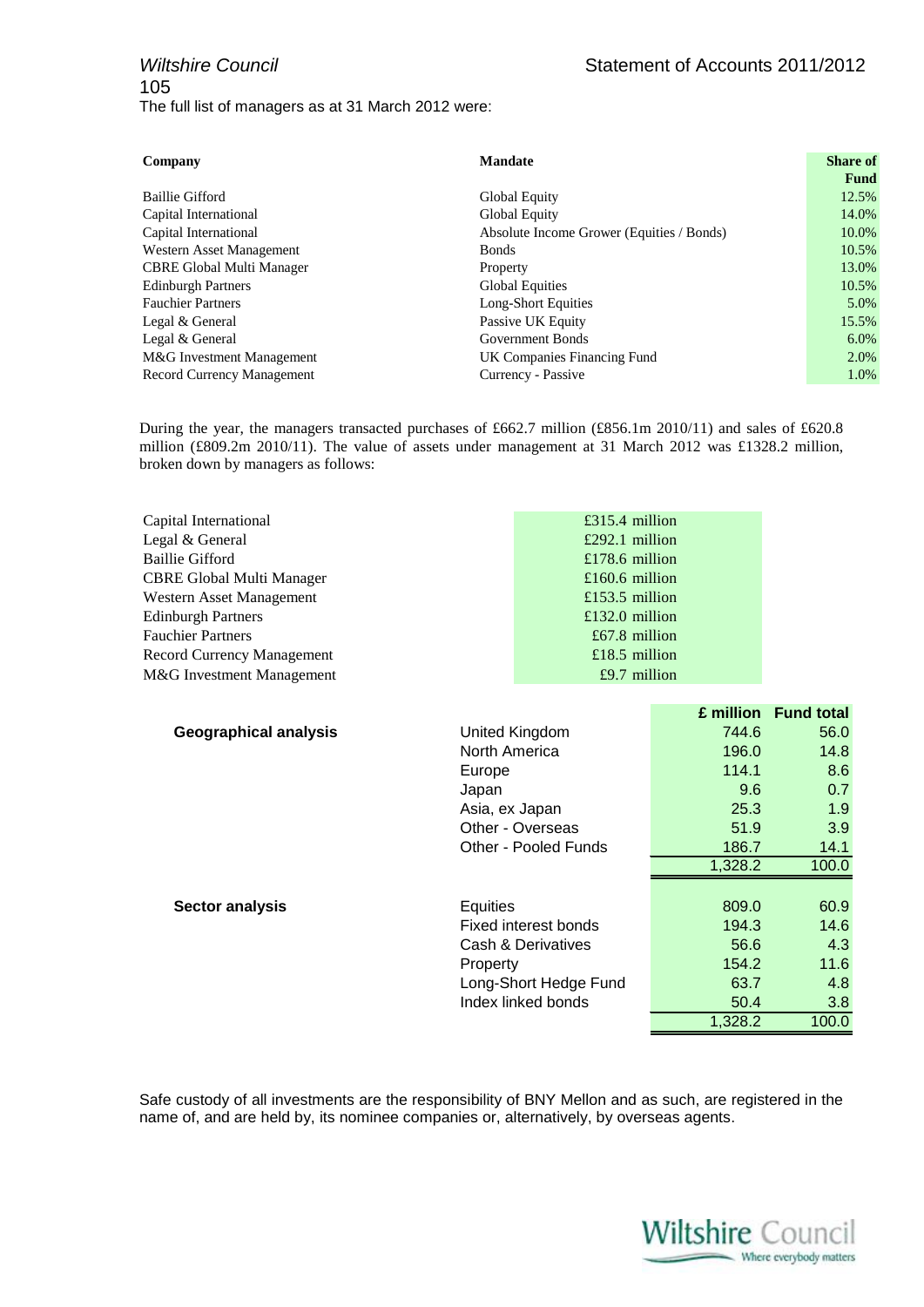### **The Wiltshire Pension Fund**

| <b>Fund Account</b>                      | <b>Notes</b> | 2011/2012 | 2010/2011 |
|------------------------------------------|--------------|-----------|-----------|
| For the year ended 31 March 2012         |              |           |           |
|                                          |              | £000      | £000      |
| <b>Contributions and benefits</b>        |              |           |           |
| Contributions receivable                 | 5            | 87,770    | 86,210    |
| Individual transfers                     |              | 5,662     | 9,145     |
|                                          |              | 93,432    | 95,355    |
| Benefits payable                         | 6            | (65, 687) | (61, 418) |
| Payments to and on account of leavers    | 7            | (4,039)   | (6,889)   |
| Administrative expenses                  | 8            | (1, 219)  | (1, 343)  |
|                                          |              | (70,945)  | (69,650)  |
| Net additions from dealings with members |              | 22,487    | 25,705    |
| <b>Returns on investments</b>            |              |           |           |
| Investment income                        | 9            | 31,095    | 27,691    |
| Change in market value of investments    | 11           | 9,884     | 70,903    |
| Investment management expenses           | 12           | (5,465)   | (4,049)   |
| Net returns on investments               |              | 35,514    | 94,545    |
| Net Increase in the fund during the year |              | 58,001    | 120,250   |
| <b>Opening Net Assets of the Fund</b>    |              | 1,286,798 | 1,166,548 |
| <b>Closing net assets of the Fund</b>    |              | 1,344,799 | 1,286,798 |

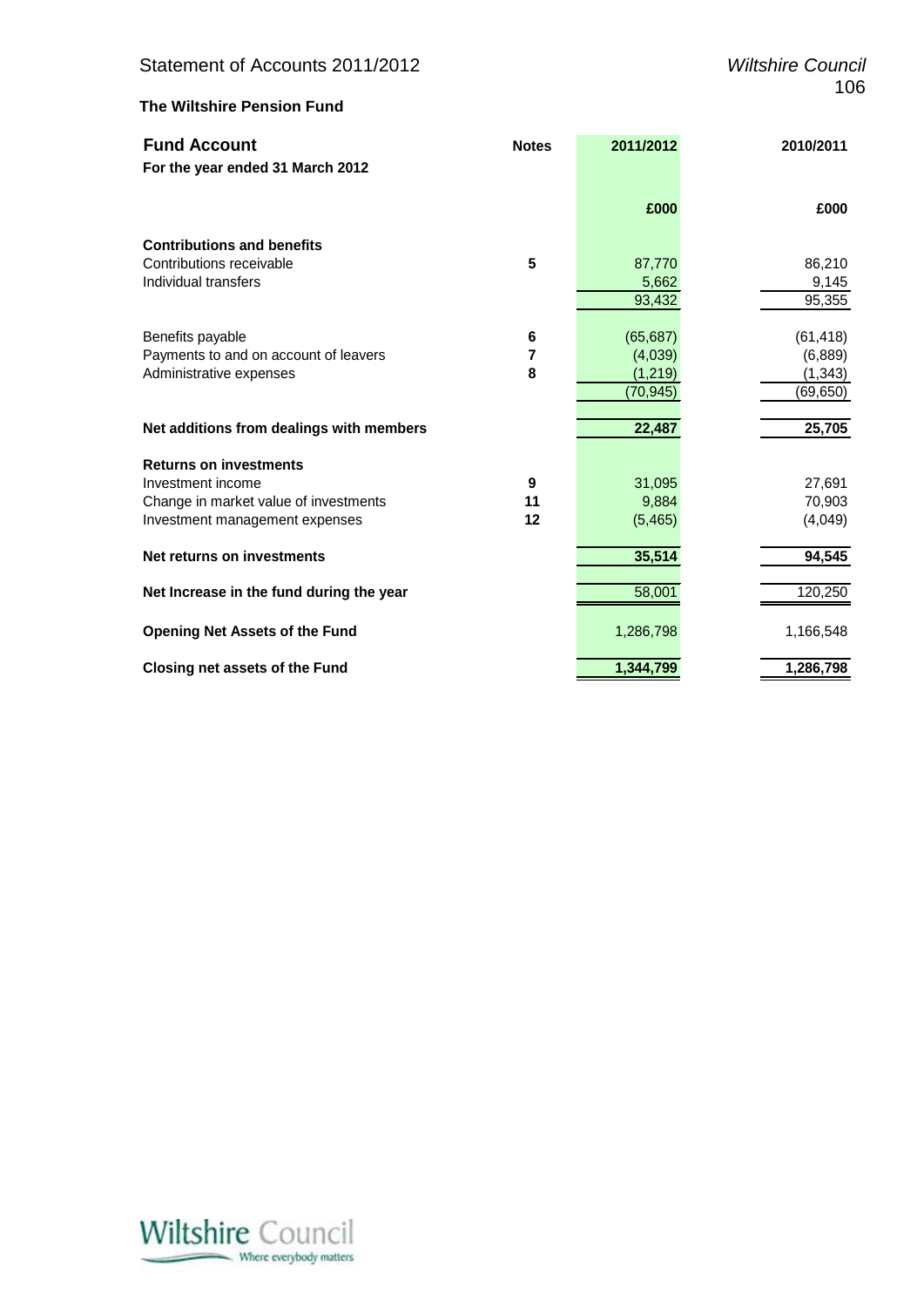107 **The Wiltshire Pension Fund**

| <b>Net Asset Statement</b><br>At 31 March 2012 | <b>Notes</b> | 31 March 2012 | 31 March 2011 |
|------------------------------------------------|--------------|---------------|---------------|
|                                                |              |               |               |
|                                                |              | £000          | £000          |
| <b>INVESTMENT ASSETS</b>                       | 11           |               |               |
| <b>Fixed interest securities</b>               |              | 144,117       | 126,432       |
| Index linked securities                        |              | 627           | 805           |
| Equities                                       |              | 426,513       | 421,908       |
| Pooled investment vehicles                     |              | 546,157       | 530,502       |
| Property                                       |              | 154,161       | 147,637       |
| Derivative assets                              |              | 6,957         | 5,568         |
| Cash held on deposit                           |              | 46,805        | 43,083        |
| Other investment balances                      |              | 4,466         | 3,861         |
|                                                |              | 1,329,803     | 1,279,796     |
| <b>INVESTMENT LIABILITIES</b>                  | 11           |               |               |
| Derivatives liabilities                        |              | (1,619)       | (3, 450)      |
| <b>Total net investments</b>                   |              | 1,328,184     | 1,276,346     |
|                                                |              |               |               |
| Current assets                                 | 13           | 18,109        | 12,891        |
| <b>Current liabilities</b>                     | 14           | (1, 494)      | (2, 439)      |
| Net assets of the Fund at 31 March             |              | 1,344,799     | 1,286,798     |

The accounts summarise the transactions of the Fund and deal with the net assets at the disposal of Wiltshire Council. They do not take account of obligations to pay pensions and benefits which fall due after the end of the Fund year. The actuarial position of the Fund, which does take account of such obligations, is dealt with in the actuarial statements and these accounts should be read in conjunction with these.

#### **Notes**

#### **Forming part of the financial accounts**

#### **1. Basis of Preparation**

The accounts have been prepared in accordance with the Code of Practice on Local Authority Accounting in the United Kingdom 2011/2012 which is based upon International Financial Reporting Standards (IFRS), as amended for the UK public sector.

IAS26 requires the actuarial present value of promised benefits to be disclosed. A separate report has been prepared by Hymans Robertson and is enclosed below after note 16. The Chancellor's budget statement on 22 June 2010 declared that future pension increases should be linked to the Consumer Prices Index (CPI) rather than the Retail Prices Index (RPI). The report after note 16 has been prepared on the CPI basis.

The accounts have been prepared on an accruals basis except where otherwise stated, i.e. income and expenditure is accounted for as it is earned or incurred, rather than as it is received and paid.

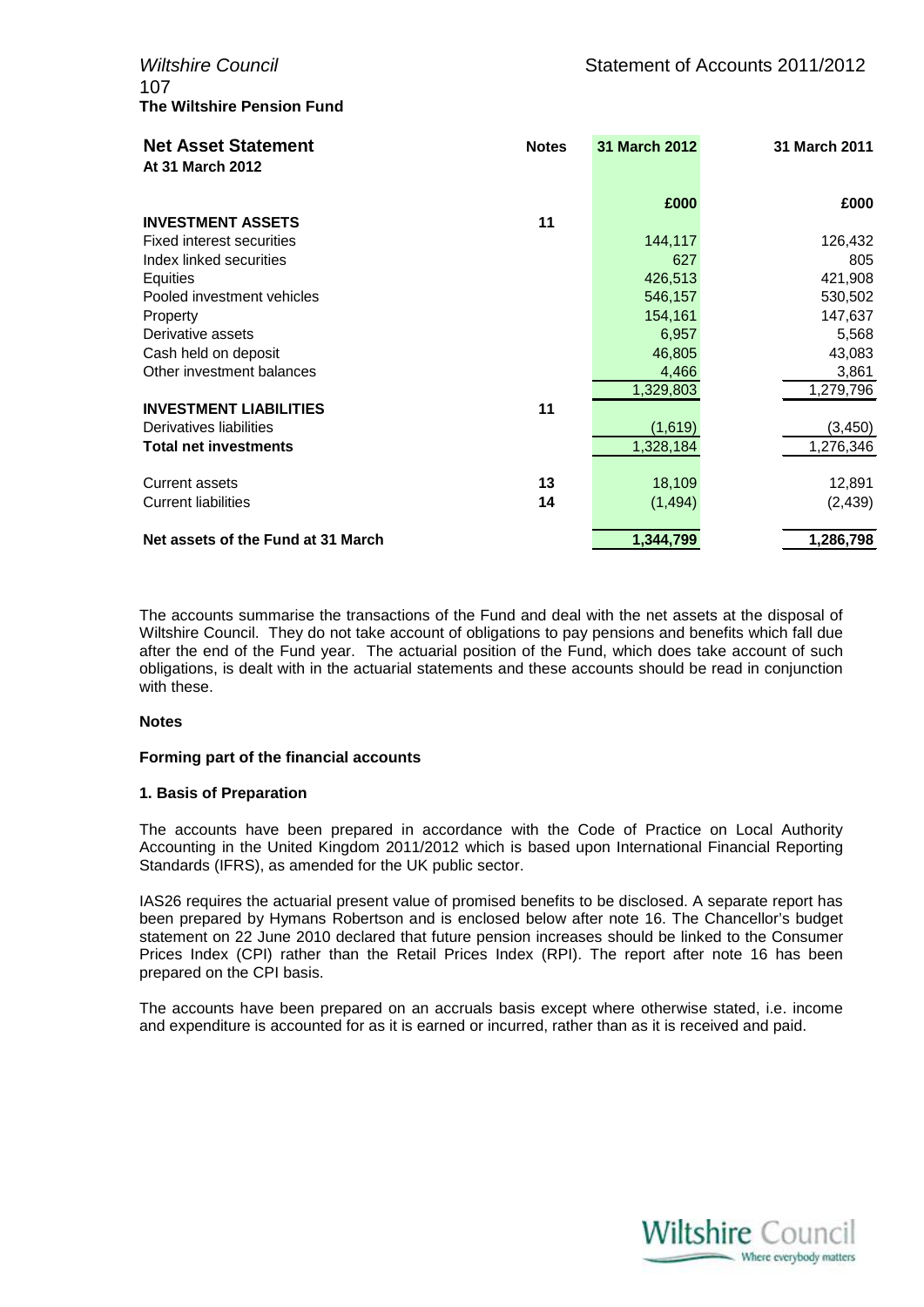#### **2. Accounting Policies**

The principal accounting policies of the Fund are as follows:

#### **Contributions**

Contributions are received from employer bodies in respect of their own and their pensionable employees' contributions. Employers' contributions (for both Normal and Deficit Funding) are prescribed in the Actuary's Rates and Adjustment Certificate following the review of the Fund's assets and liabilities during the triennial valuation. The Employees' contributions are included at the rates prescribed by the Local Government Pension Scheme Regulations.

Employer augmentation contributions are accounted for in accordance with the agreement under which they are being paid.

#### **Benefits and Refund of Contributions**

The benefits payable and refunds of contributions have been brought into account on the basis of all valid claims approved during the year.

#### **Transfers to and from Other Schemes**

No account is taken of liabilities to pay pensions and other benefits after the year end. Transfer values, which are those sums paid to, or received from, other pension schemes relating to previous periods of employment, have been brought into account on a cash basis.

#### **Investment Income**

Dividends, interest and coupon receipts have been accounted for on an accruals basis. Income on pooled investments is accumulated and reflected in the valuation of units.

#### **Valuation of Investments**

Investments are shown in the accounts at market value, determined on the following basis:

(i) **Quoted securities**

Quoted Securities have been valued at 31 March 2012 by the Fund's custodian using the bid price where a quotation was available on a recognised stock exchange or unlisted securities market.

#### (ii) **Unquoted securities**

Unquoted securities have been valued according to the latest trades, professional valuation, asset values or other appropriate financial information.

#### (iii) **Pooled investment vehicles**

Pooled investments are stated at bid price for funds with bid/offer spreads, or single price where there are no bid/offer spreads, as provided by the investment manager.

#### (iv) **Fixed Interest Stocks**

Fixed interest stocks are valued on a clean basis. Accrued income is accounted for within investment income.

#### (v) **Derivative Contracts**

Derivatives are stated at market value. Exchange traded derivatives are stated at market values determined using quoted prices. For exchange traded derivative contracts which are assets, market value is based on quoted bid prices. For exchange traded derivative contracts which are liabilities, market value is based on quoted offer prices.

Over the Counter (OTC) derivatives are stated at market value using pricing models and relevant market data as at the year end date.

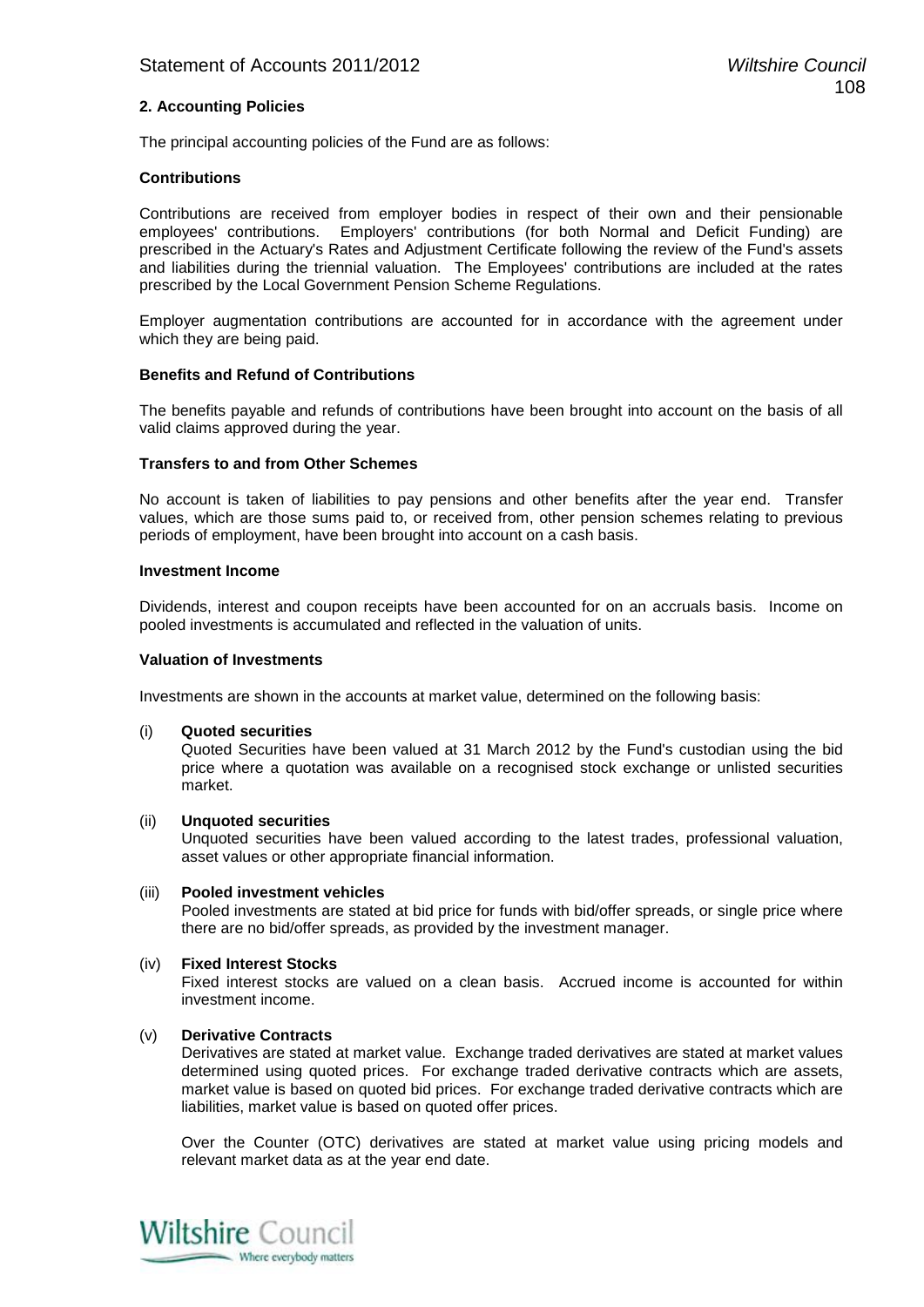109

Forward foreign exchange contracts are valued by determining the gain or loss that would arise from closing out the contract at the reporting date by entering into an equal and opposite contract at that date.

All gains and losses arising on derivative contracts are reported within 'Change in Market Value'.

Reported changes in the market value of investments over the year of account include realised gains or losses arising upon the disposal of investments during the year.

#### **Foreign Currency Translation**

All investments held in foreign currencies are shown at market value translated into sterling using the WM 4PM rate on 31 March 2012.

Foreign currency transactions are accounted for on the basis of the equivalent sterling value of the underlying transactions, by applying the relevant exchange rate ruling at the time. Where overseas securities are acquired with currency either previously purchased directly or accruing from the sale of securities, the sterling book cost of the new security will be based on the exchange rate ruling at the time of the purchase of that security. Any profit or loss arising on currency transactions either realised or unrealised, will be reflected in the Net Asset Statement.

#### **Investment Management Expenses**

Investment management expenses are based on the quarter end market value of the investments held. The fees paid are determined by the agreed fee scales for each individual manager.

#### **Acquisition Costs of Investments**

Transaction costs are charged as part of investment management expenses. These include costs charged directly to the fund such as fees, commissions, stamp duty and other fees.

#### **Administration Expenses**

A proportion of the relevant officers' salaries, salary on-costs and general overheads, have been charged to the Fund on the basis of time spent on Fund administration.

#### **Taxation**

The Fund is a registered pension scheme for tax purposes and as such is not liable for UK income tax on investment income, nor capital gains tax. As Wiltshire Council is the administering authority, VAT input tax is recoverable on all expenditure.

Income earned from investments in stocks and securities in the USA is exempt from US tax and is not subject to withholding tax. Most tax deducted from income on European investments is also recoverable.

#### **Additional Voluntary Contributions (AVCs)**

The accounts of the Fund in accordance with regulation 5 (2) (C) of the Pension Scheme (Management and Investment of Funds) Regulations 1998 do not include transactions in respect of AVCs. These are money purchase arrangements made by individual Fund members under the umbrella of the Local Government Pension Scheme, to enhance pension benefits. Fund members over the age of fifty may elect to buy service with their AVC funds, such transactions being included within transfers into the Fund.

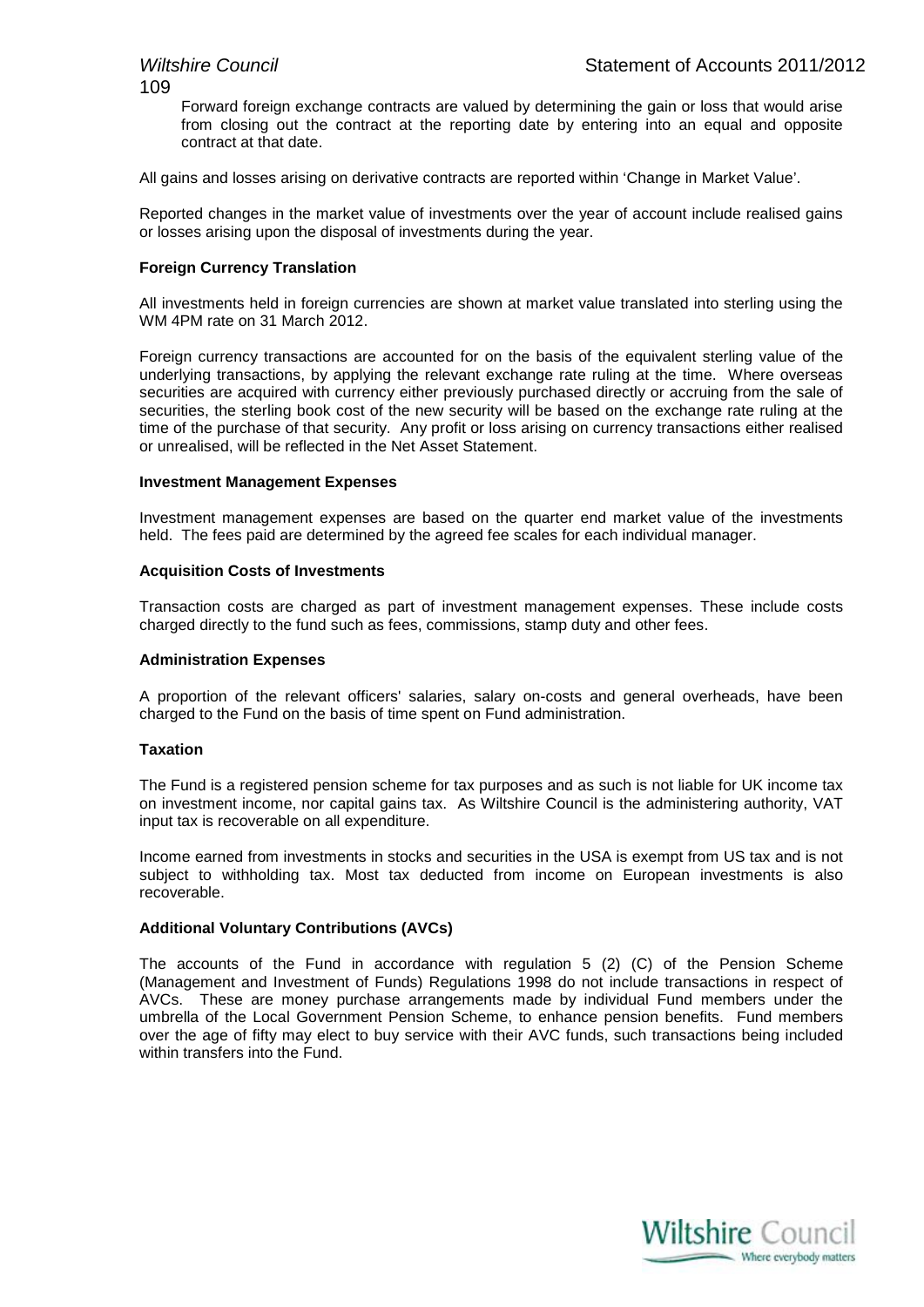#### **3. Critical Judgement in Applying Accounting Policies**

#### **Pension Fund Liability**

The pension fund liability is calculated every three years by the appointed actuary, with annual updates in the intervening years. The methodology used is in line with accepted guidelines and in accordance with IAS19. Assumptions underpinning the valuations are agreed with the actuary and are summarised in the actuarial position statement (on page 90). This estimate is subject to significant variances based on changes to the underlying assumptions.

#### **4. Assumptions made about the Future and Other Major Sources of Estimation Uncertainty**

The Statements of Accounts contains estimated figures that are based on assumptions made by the council about the future or that are otherwise uncertain. Estimates are made taking into account historical experience, current trends and other relevant factors. However, because balances cannot be determined with certainty, actual results could be materially different from the assumptions and estimates.

The items in the net asset statement at 31 March 2012 for which there is significant risk of material adjustment in the forthcoming financial year are as follows:

| Item                | <b>Uncertainties</b>                                                                                                                                                                                                                                                                                                                                             | <b>Effect if actual results differ</b>                                                                                                                                                                                                                                                                                 |
|---------------------|------------------------------------------------------------------------------------------------------------------------------------------------------------------------------------------------------------------------------------------------------------------------------------------------------------------------------------------------------------------|------------------------------------------------------------------------------------------------------------------------------------------------------------------------------------------------------------------------------------------------------------------------------------------------------------------------|
|                     |                                                                                                                                                                                                                                                                                                                                                                  | from assumptions                                                                                                                                                                                                                                                                                                       |
| <b>Debtors</b>      | At 31 March 2012, the fund had<br>a balance of £18.1m for debtors<br>(£7.7m relate to a long term<br>debtor). A review of significant<br>balances suggested that no<br>impairment is currently<br>necessary. However, in the<br>current economic climate, it is<br>not certain that all debts will be<br>paid.                                                   | If collection rates deteriorate it<br>may be necessary for an<br>allowance to be included in the<br>accounts for doubtful debts.                                                                                                                                                                                       |
| Hedge Fund of Funds | The fund of funds is valued at<br>the sum of the fair values<br>provided by the administrators<br>of the underlying funds plus<br>adjustments that the fund of<br>funds directors or independent<br>administrators judge necessary.<br>These investments are not<br>publicly listed and as such there<br>is a degree of estimation<br>involved in the valuation. | The total hedge fund of funds<br>value in the financial statements<br>is £67.8m. There is a risk that<br>this investment may be under or<br>overstated in the accounts.<br>Using the volatility data<br>provided by the Fund's<br>investment advisor the fund of<br>funds valuation may be<br>over/understated by £7m. |

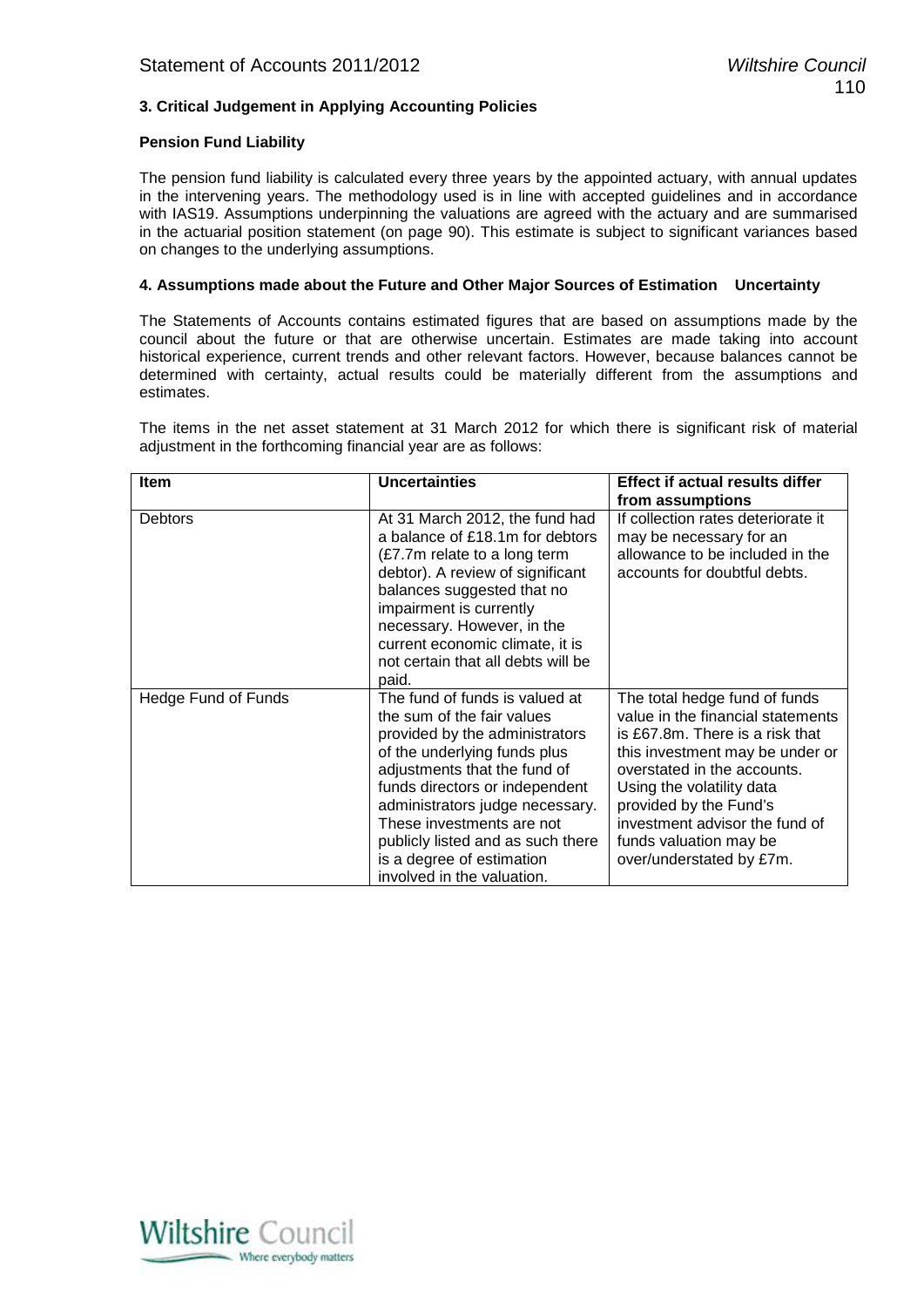|                                                 | 2011/2012        | 2010/2011       |
|-------------------------------------------------|------------------|-----------------|
|                                                 | £000             | £000            |
| <b>Employer</b>                                 |                  |                 |
| - Normal                                        | 46,229           | 49,026          |
| - Augmentation                                  | 1,827            | 3,267           |
| - Deficit Funding*                              | 21,453           | 14,385          |
| <b>Members</b>                                  |                  |                 |
| - Normal                                        | 17,936           | 19,148          |
| - Additional Contributions                      | 325              | 384             |
|                                                 | 87,770           | 86,210          |
| Analysis of contributions receivable            |                  |                 |
|                                                 | 2011/2012        | 2010/2011       |
|                                                 | £000             | £000            |
| Contributions from employees                    |                  |                 |
| (Including Additional Contributions)            |                  |                 |
| - Wiltshire Council                             | 8,185            | 9,120           |
| - Other scheduled bodies                        | 8,058            | 8,441           |
| <b>Admitted bodies</b>                          | 2,018            | 1,971           |
|                                                 | 18,261           | 19,532          |
| Contributions from employers                    |                  |                 |
| (Including Augmentations)                       |                  |                 |
| - Wiltshire Council<br>- Other scheduled bodies | 27,017<br>35,413 | 30,492          |
| - Admitted bodies                               | 7,079            | 29,455<br>6,731 |
|                                                 |                  |                 |
|                                                 | 69,509           | 66,678          |
| Total contributions receivable                  | 87,770           | 86,210          |

\* Deficit funding contributions are being paid by the employer for the three years commencing from 1 April 2011 with a minimum specified in the Rates and Adjustment certificate dated 25 March 2011 in order to improve the Fund's funding position. The recovery period at the last valuation over which the deficit funding is recovered is mainly 20 years for scheduled bodies and 14 years or the length of the employer's contract (whichever is the shorter) for admitted bodies.

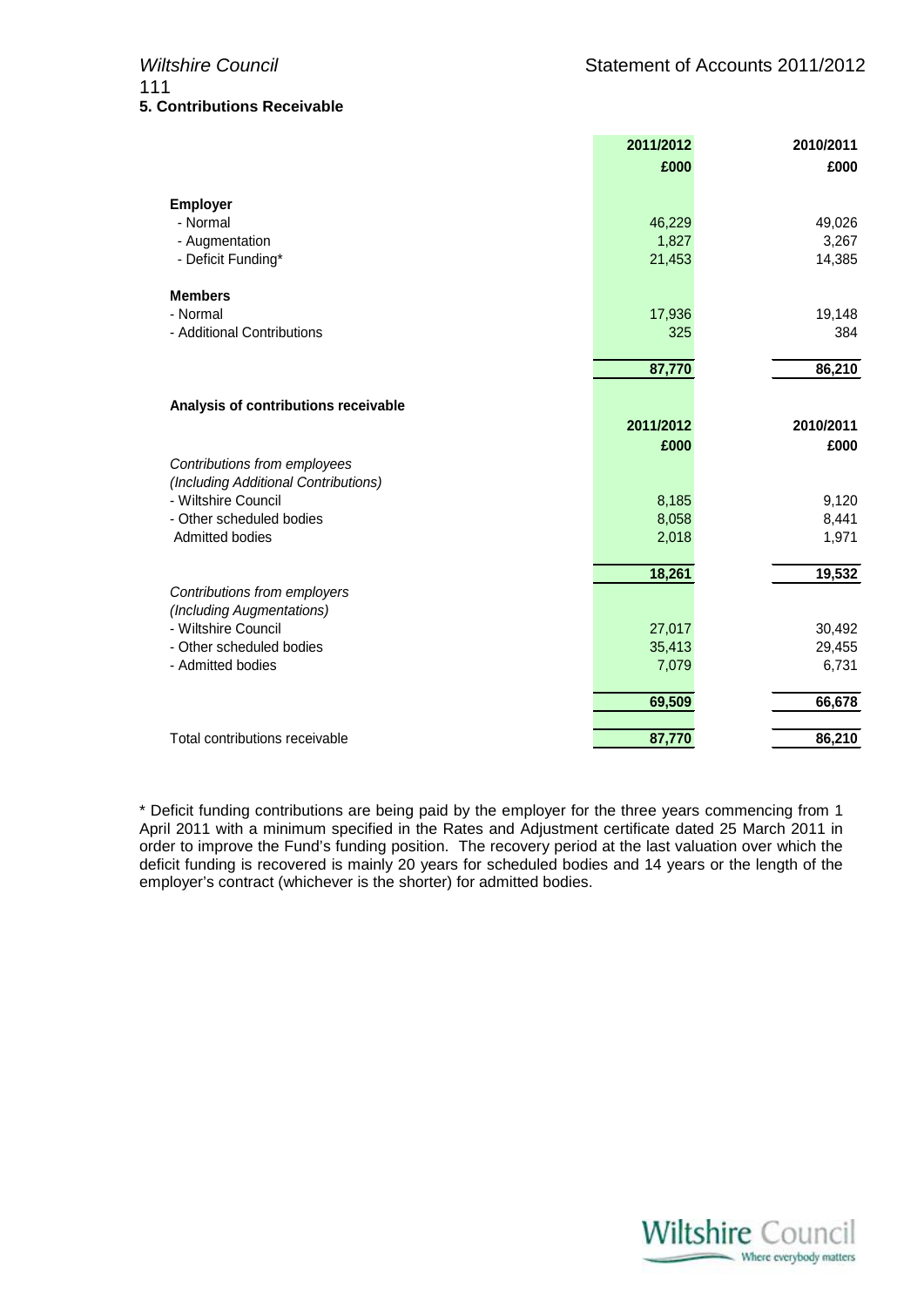# **6. Benefits payable**

|                                              | 2011/2012 | 2010/2011 |
|----------------------------------------------|-----------|-----------|
|                                              | £000      | £000      |
| Pensions                                     | 51,633    | 47,519    |
| Commutation and lump sum retirement benefits | 12,664    | 12,676    |
| Lump sum death benefits                      | 1,390     | 1,223     |
|                                              |           |           |
|                                              | 65,687    | 61,418    |
| Analysis of benefits payable                 | 2011/2012 | 2010/2011 |
|                                              |           |           |
|                                              | £000      | £000      |
| Pensions payable                             |           |           |
| - Wiltshire Council                          | 28,627    | 26,444    |
| - Other scheduled bodies                     | 19,389    | 18,182    |
| - Admitted bodies                            | 3,617     | 2,893     |
|                                              | 51,633    | 47,519    |
| Retirement and Death grants payable          |           |           |
| - Wiltshire Council                          | 6,368     | 7,757     |
| - Other scheduled bodies                     | 5,264     | 4,597     |
| - Admitted bodies                            | 2,422     | 1,545     |
|                                              |           |           |
|                                              | 14,054    | 13,899    |
| Total benefits payable                       | 65,687    | 61,418    |

#### **7. Payments to and on account of leavers**

|                                          | 2011/2012 | 2010/2011 |
|------------------------------------------|-----------|-----------|
|                                          | £000      | £000      |
| Individual transfer out to other schemes | 4,031     | 6,890     |
| Refunds to members leaving service       | 20        | 18        |
| <b>State Scheme Premiums</b>             | (12)      | (19)      |
|                                          | 4.039     | 6,889     |

#### **8. Administrative expenses**

|                                   | 2011/2012 | 2010/2011      |
|-----------------------------------|-----------|----------------|
|                                   | £000      | £000           |
| Administration and processing     | 932       | 1,070          |
| <b>Actuarial fees</b>             | 215       | 235            |
| Audit fees                        | 49        | 34             |
| Legal and other professional fees | 23        | $\overline{4}$ |
|                                   | 1.219     | 1,343          |

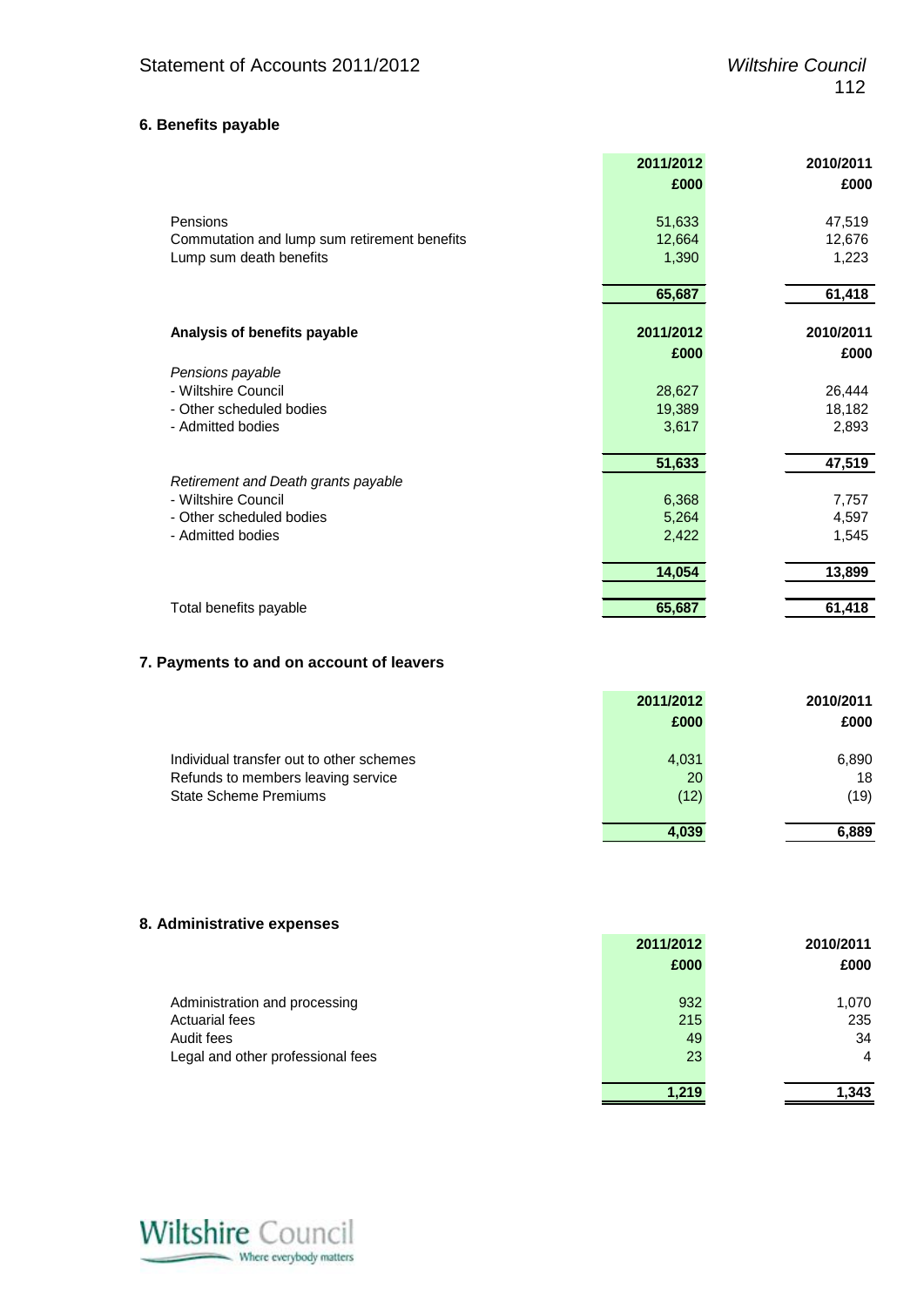#### **9. Investment Income**

|                                                   | 2011/2012 | 2010/2011 |
|---------------------------------------------------|-----------|-----------|
|                                                   | £000      | £000      |
| Quoted securities                                 |           |           |
| - UK fixed interest bonds (coupon receipts)       | 7,655     | 6,538     |
| - Overseas fixed interest bonds (coupon receipts) | 139       | 240       |
| - UK index linked bonds (coupon receipts)         | 26        | 30        |
| - UK equities                                     | 1,763     | 2,755     |
| - Overseas equities                               | 7,826     | 7,133     |
| <b>Pooled Investment Vehicles</b>                 |           |           |
| - UK equities                                     | 0         |           |
|                                                   |           | 2,702     |
| - Overseas equities                               | 3,883     |           |
| - UK fixed interest corporate bonds               | 756       | 915       |
| - Overseas fixed interest bonds                   | 360       | 421       |
| - UK property                                     | 8,425     | 6,734     |
| Cash held on deposit                              |           |           |
| - Sterling Cash                                   | 256       | 217       |
| - Overseas Cash                                   | 6         | 5         |
|                                                   | 31,095    | 27,691    |
|                                                   |           |           |

#### **10. Stock Lending**

The Council participates in a securities lending programme administered by BNY Mellon. Securities in the beneficial ownership of the Council to a value of £10.2 million (0.8% of the total) were on loan at 31 March 2012. Collateral for these securities is held in a pooled form, the Wiltshire Pension Fund's share (0.07%) representing a value of £10.8 million (106.08%). Income earned from this programme amounted to £0.121 million in the year.

|                                  | 2011/2012 | 2010/2011 |
|----------------------------------|-----------|-----------|
|                                  | £ million | £ million |
| WPF Securities on loan           | 10.2      | 10.0      |
| (percentage of total)            | 0.80%     | 0.80%     |
| WPF Collateral share of pool     | $0.07\%$  | 0.61%     |
| Value of WPF pooled share        | 10.8      | 10.5      |
| Percentage of securities on loan | 106.1%    | 105.0%    |
| Income earned in year            | 0.121     | 0.143     |

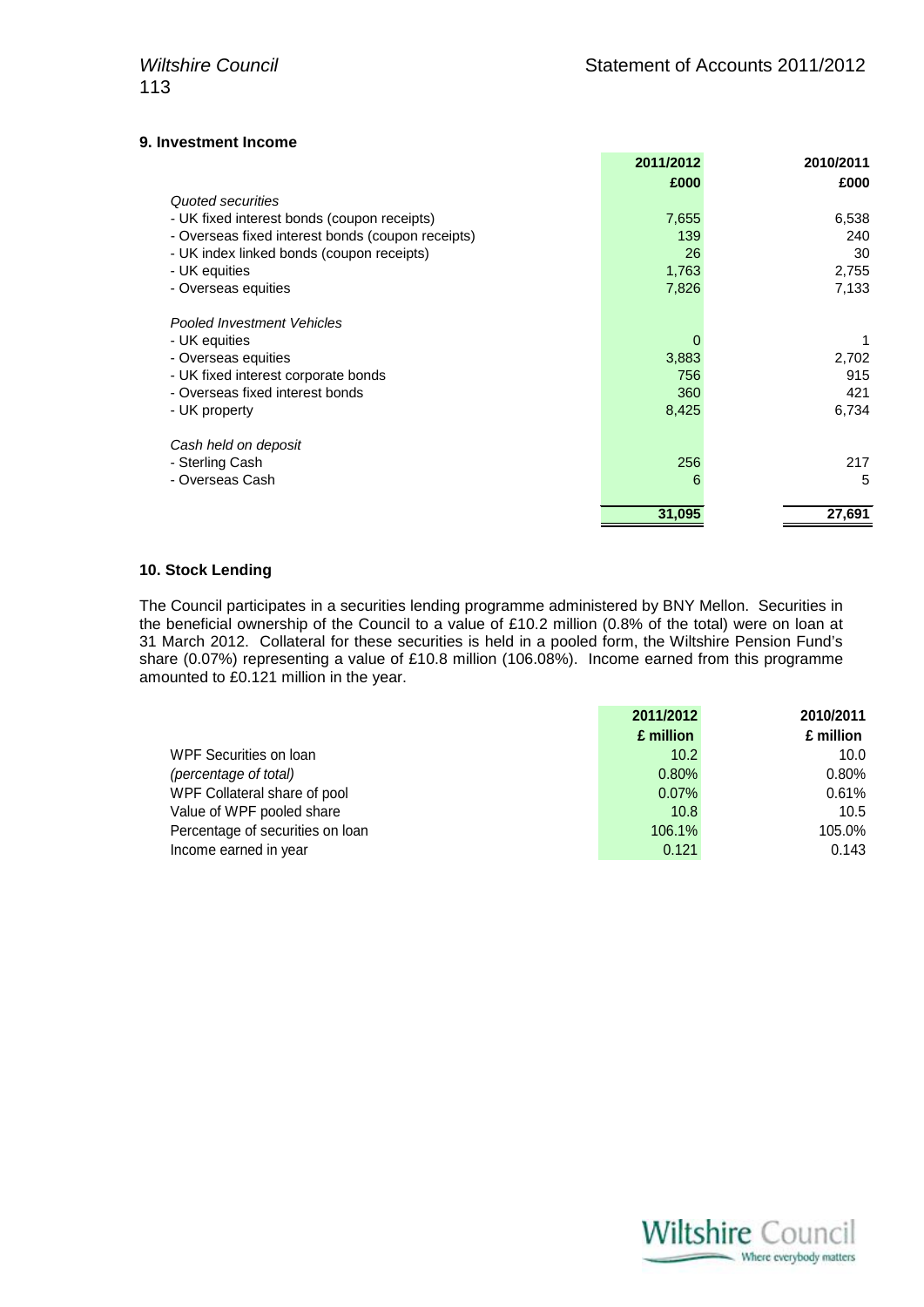#### **11. Investments**

#### **Reconciliation of investments held at beginning and end of year**

|                                                                                                                                                                                  | <b>Value at</b><br>01 April<br>2011                                  | <b>Purchases</b><br>at cost &<br>derivative<br>payments               | <b>Sales</b><br><b>Proceeds</b><br>and<br>derivative<br>receipts                            | Change<br>in<br><b>Market</b><br>Value                              | Value at<br>31 March<br>2012                                                  |
|----------------------------------------------------------------------------------------------------------------------------------------------------------------------------------|----------------------------------------------------------------------|-----------------------------------------------------------------------|---------------------------------------------------------------------------------------------|---------------------------------------------------------------------|-------------------------------------------------------------------------------|
|                                                                                                                                                                                  | £000                                                                 | £000                                                                  | £000                                                                                        | £000                                                                | £000                                                                          |
| <b>Fixed interest securities</b><br>Index linked securities<br>Equities<br>Pooled funds:<br>- Other<br>- Property<br>Derivative assets<br>- Futures<br>- Options<br>- Forward FX | 126,432<br>805<br>421,908<br>530,502<br>147,637<br>706<br>0<br>1,412 | 68,448<br>13<br>175,073<br>70,103<br>20,194<br>6,615<br>207<br>19,623 | (56, 560)<br>(275)<br>(165, 589)<br>(63, 451)<br>(14, 485)<br>(4,230)<br>(564)<br>(17, 707) | 5,797<br>84<br>(4, 879)<br>9,003<br>815<br>(3, 421)<br>357<br>2,340 | 144,117<br>627<br>426,513<br>546,157<br>154,161<br>(330)<br>$\Omega$<br>5,668 |
| Cash deposits<br>Other Investment<br><b>Balances</b>                                                                                                                             | 1,229,402<br>43,083<br>3,861<br>1,276,346                            | 360,276<br>301,813<br>628<br>662,717                                  | (322, 861)<br>(297, 902)<br>0<br>(620, 763)                                                 | 10,096<br>(189)<br>(23)                                             | 1,276,913<br>46,805<br>4,466<br>9,884 1,328,184                               |

|                                     | Value at<br>01 April<br>2010 | <b>Purchases</b><br>at cost &<br>derivative<br>payments | <b>Sales</b><br><b>Proceeds</b><br>and<br>derivative<br>receipts | Change<br>in<br><b>Market</b><br>Value | Value at<br>31 March<br>2011 |
|-------------------------------------|------------------------------|---------------------------------------------------------|------------------------------------------------------------------|----------------------------------------|------------------------------|
|                                     | £000                         | £000                                                    | £000                                                             | £000                                   | £000                         |
| Fixed interest securities           | 113,515                      | 90,069                                                  | (77, 929)                                                        | 777                                    | 126,432                      |
| Index linked securities             | 767                          | 11,642                                                  | (11, 816)                                                        | 212                                    | 805                          |
| Equities                            | 520,041                      | 162,518                                                 | (294, 709)                                                       | 34,058                                 | 421,908                      |
| Pooled funds:                       |                              |                                                         |                                                                  |                                        |                              |
| - Other                             | 358,674                      | 189,875                                                 | (41, 155)                                                        | 23,108                                 | 530,502                      |
| - Property                          | 114,506                      | 28,195                                                  | (2, 447)                                                         | 7,383                                  | 147,637                      |
| Derivative assets                   |                              |                                                         |                                                                  |                                        |                              |
| - Futures                           | (145)                        | 5,349                                                   | (4, 179)                                                         | (319)                                  | 706                          |
| - Options                           |                              | 0                                                       | 0                                                                | (1)                                    | 0                            |
| - Forward FX                        | (7,969)                      | 24,949                                                  | (21, 457)                                                        | 5,889                                  | 1,412                        |
|                                     | 1,099,390                    | 512,597                                                 | (453, 692)                                                       | 71,107                                 | 1,229,402                    |
| Cash deposits                       | 54,313                       | 343,551                                                 | (354, 574)                                                       | (207)                                  | 43,083                       |
| Other Investment<br><b>Balances</b> | 4,780                        | (1)                                                     | (921)                                                            | 3                                      | 3,861                        |
|                                     | 1,158,483                    | 856,147                                                 | (809, 187)                                                       |                                        | 70,903 1,276,346             |

The PRAG guidance, Accounting for Derivatives in Pension Schemes, recommends that derivatives are set out separately in the investment reconciliation table for reasons of clarity and are reconciled on a 'net' basis as opposed to 'gross' as reported in the Net Assets Statement.

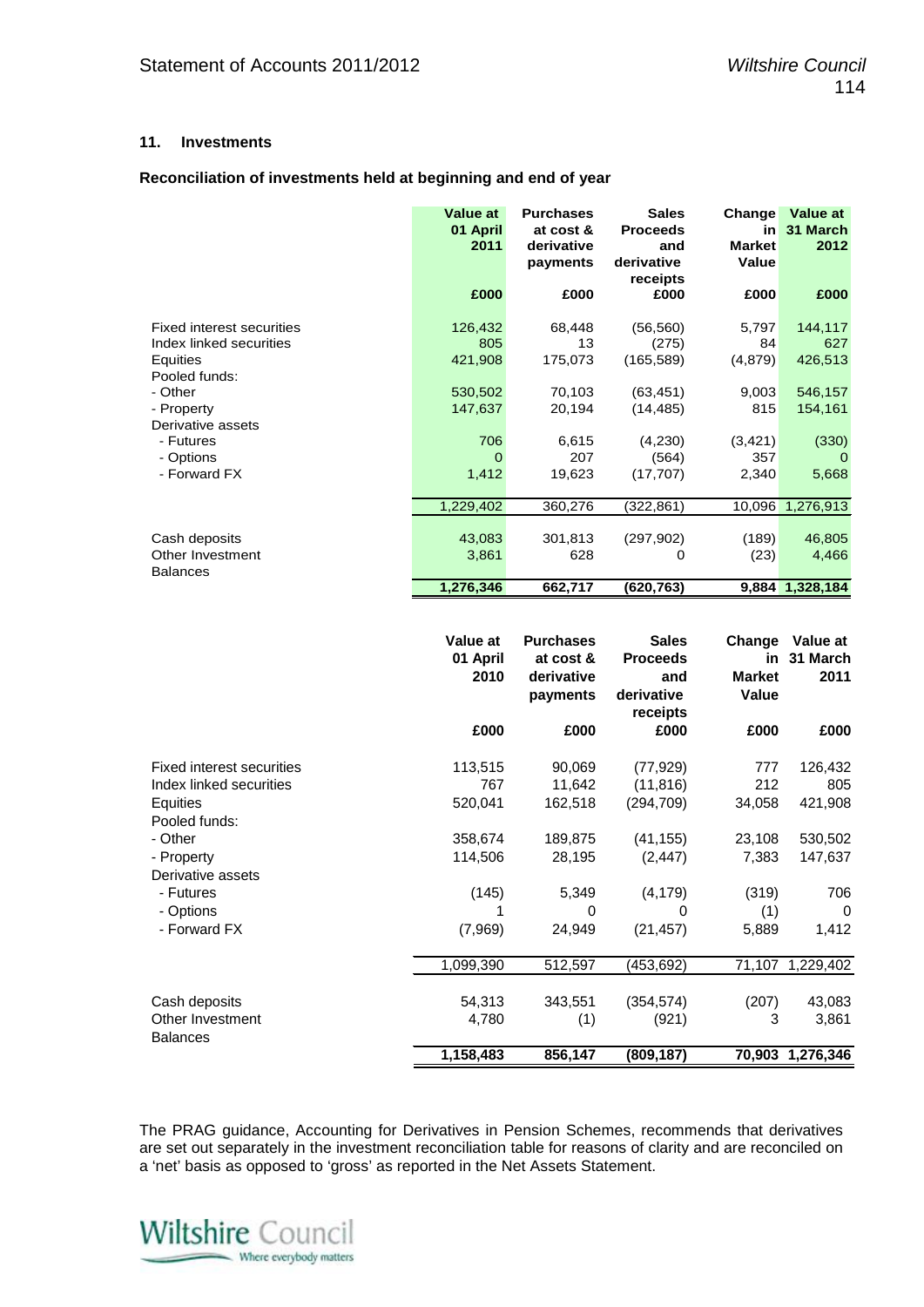# 115

Transaction costs have been debited through the Fund Account and have been disclosed as part of the Investment Management Expenses. Costs are also borne by the Fund in relation to transactions in pooled investment vehicles. However, such costs are taken into account in calculating the bid/offer spread of these investments and are not therefore separately identifiable.

#### **Details of investments held at year end**

|                                                          | 31 March 2012<br>£000 | 31 March 2011<br>£000 |
|----------------------------------------------------------|-----------------------|-----------------------|
|                                                          |                       |                       |
| <b>INVESTMENT ASSETS</b>                                 |                       |                       |
| <b>Fixed Interest Securities</b>                         |                       |                       |
| - UK fixed interest Government bonds                     | 8,891                 | 16,471                |
| - UK fixed interest Corporate bonds                      | 134,667               | 108,651               |
| - Overseas fixed interest Government bonds               | 0                     | 6                     |
| - Overseas fixed interest Corporate bonds                | 559                   | 1,304                 |
|                                                          | 144,117               | 126,432               |
| <b>Index Linked Securities</b>                           |                       |                       |
| - UK index linked Corporate bonds                        | 627                   | 805                   |
|                                                          | 627                   | 805                   |
| <b>Equities</b>                                          |                       |                       |
| - UK equities                                            | 48,380                | 46,047                |
| - Overseas equities                                      | 378,133               | 375,861               |
|                                                          | 426,513               | 421,908               |
| <b>Pooled Investment Vehicles</b>                        |                       |                       |
| - UK equities                                            | 193,060               | 190,192               |
| - Overseas equities                                      | 189,425               | 161,901               |
| - UK fixed interest Government bonds                     | 49,162                | 43,140                |
| - UK fixed interest Corporate bonds                      | 0                     | 18,707                |
| - Overseas fixed interest Government bonds               | 154                   | 6,818                 |
| - Overseas fixed interest Corporate bonds                | 811                   | 3,590                 |
| - UK index linked Government bonds                       | 49,801                | 43,385                |
| - Property                                               | 154,161               | 147,637               |
| - Long-Short Hedge Fund                                  | 63,744                | 62,769                |
|                                                          | 700,318               | 678,139               |
| Cash held on deposit                                     |                       |                       |
| - Sterling Cash                                          | 38,444                | 40,500                |
| - Overseas Cash                                          | 8,361                 | 2,583                 |
|                                                          | 46,805                | 43,083                |
| <b>Other Investment Balances</b>                         |                       |                       |
| - Derivatives Assets                                     | 6,957                 | 5,568                 |
| - Outstanding dividend entitlements<br>- Recoverable tax | 3,739<br>727          | 3,348                 |
|                                                          | 11,423                | 513<br>9,429          |
| <b>INVESTMENT LIABILITIES</b>                            |                       |                       |
| - Derivatives Liabilities                                | (1,619)               | (3, 450)              |
|                                                          |                       |                       |
| <b>Total of investments held</b>                         | 1,328,184             | 1,276,346             |
| <b>NET CURRENT ASSETS &amp; LIABILITIES</b>              |                       |                       |
| <b>Current Assets</b>                                    | 18,109                | 12,891                |
| <b>Current Liabilities</b>                               | (1, 494)              | (2, 439)              |
|                                                          |                       |                       |
| <b>Total net current assets</b>                          | 16,615                | 10,452                |
|                                                          |                       |                       |
|                                                          | 1,344,799             | 1,286,798             |

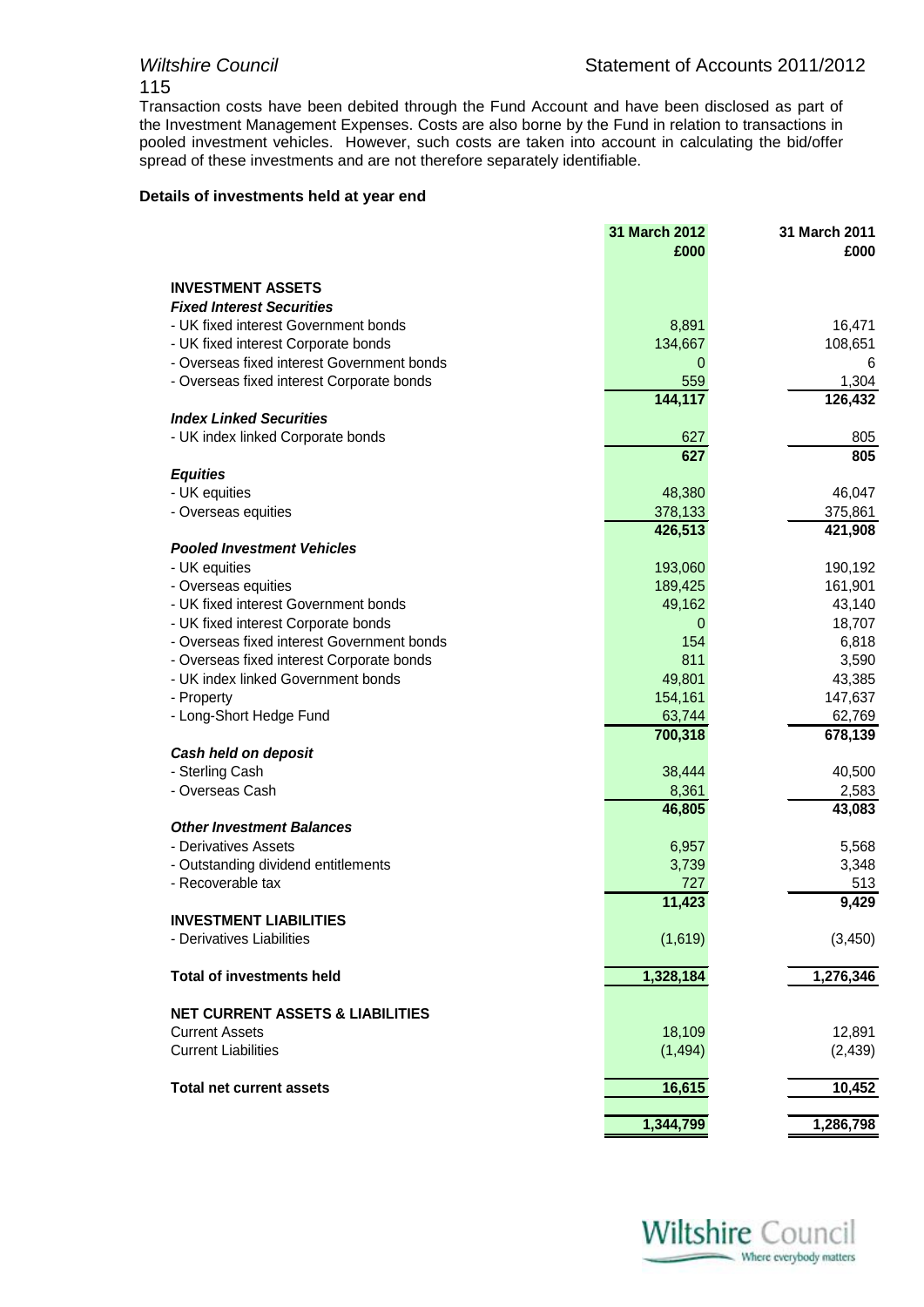#### **Derivative Contracts**

#### *Objectives and Policies*

The Wiltshire Pension Fund committee have authorised the use of derivatives by their investment managers as part of the investment strategy for the Fund.

The main objective for the use of key classes of derivatives and the policies followed during the year are summarised as follows:

*Options* – The Fund allows two of its managers to invest in options as part of their portfolio construction to assist them in achieving performance targets. These options are limited to 'Over-the-Counter' contracts purchased on major exchanges and must not exceed specified limits. Option exposures are limited and hedged through the use of futures.

*Futures* – The Fund allows a number of its managers to invest in futures, within specified exposure limits, as part of their overall portfolio construction to assist them in achieving performance targets.

*Forward foreign exchange* – In order to maintain an appropriate diversification of investments within the Fund and take advantage of overseas investment returns a proportion of the investment portfolio is invested overseas. To balance the risk of investing in foreign currencies a passive currency hedging programme, using forward foreign contracts, is in place to reduce the currency exposure of the overseas investments. Currently 50% of the overseas equity investments are hedged this way.

The Fund had the following derivative contracts outstanding at the year end relating to its fixed interest investment and passive currency mandate. The details are:

| <b>Nominal Amount</b> | <b>Duration</b> | Economic<br><b>Exposure</b> | Asset value at<br>year end | Liability value<br>at year end |
|-----------------------|-----------------|-----------------------------|----------------------------|--------------------------------|
| £000                  |                 | £000                        | £000                       | £000                           |
| 262                   | Expires Jun 12  | 15.011                      |                            | (385)                          |
| (136)                 | Expires Jun 12  | (15, 573)                   | 55                         | (385)                          |
|                       |                 |                             |                            | 55                             |

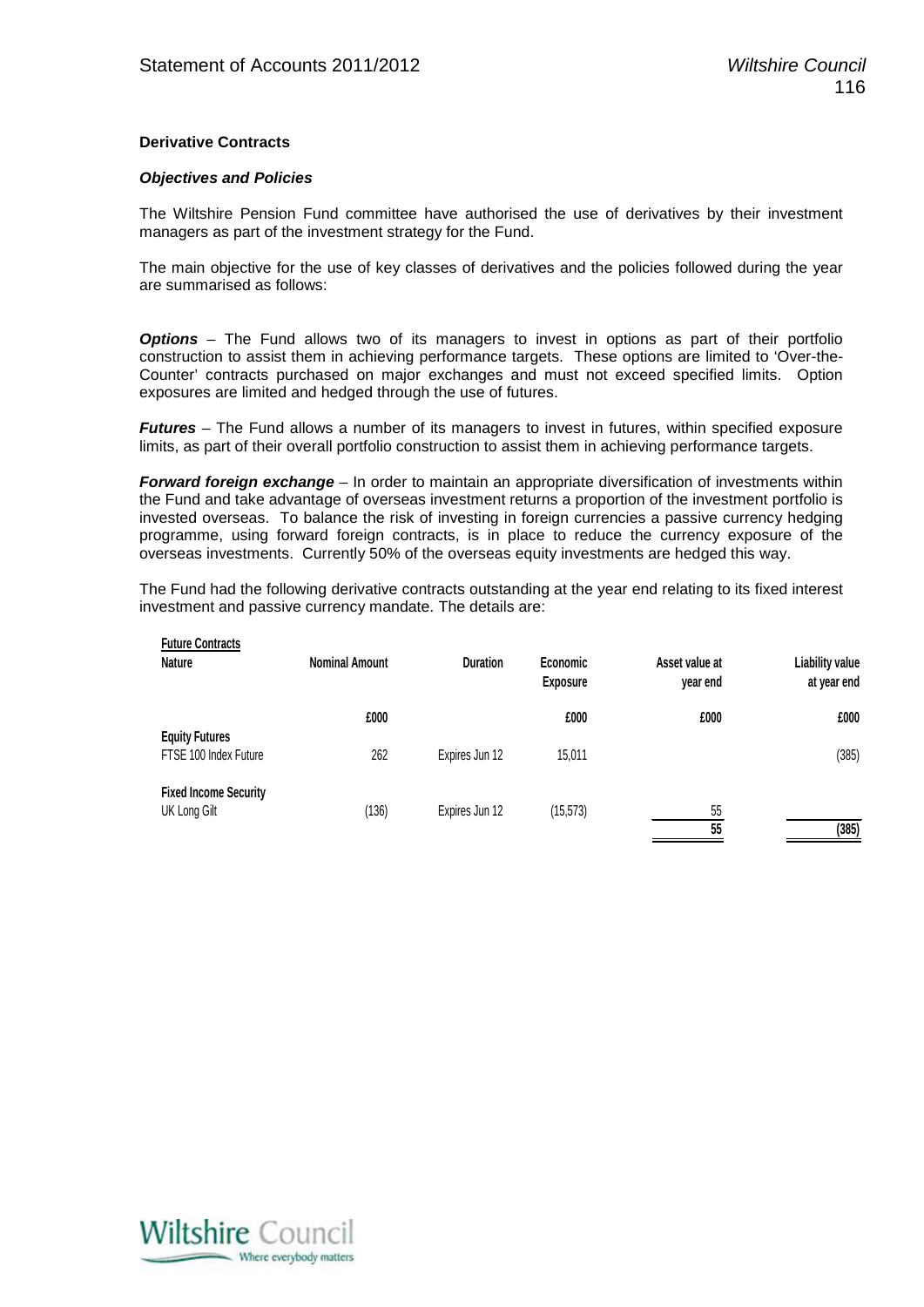| <b>Wiltshire Council</b><br>117                    | Statement of Accounts 2011/2012 |                        |                      |                |                        |
|----------------------------------------------------|---------------------------------|------------------------|----------------------|----------------|------------------------|
| <b>Forward Cash Currency Contracts</b><br>Contract | Settlement date                 | <b>Currency bought</b> | <b>Currency sold</b> | Asset value at | <b>Liability value</b> |
|                                                    |                                 |                        |                      | £000           | £000                   |
| Forward OTC                                        | 0 to 6 months                   | Sterling               | Australian Dollar    | 43             | (3)                    |
| Forward OTC                                        | 0 to 6 months                   | Australian Dollar      | Sterling             |                | (20)                   |
| Forward OTC                                        | 0 to 6 months                   | Canadian Dollar        | Sterling             |                | (19)                   |
| Forward OTC                                        | 0 to 6 months                   | Sterling               | Canadian Dollar      | 65             |                        |
| Forward OTC                                        | 0 to 6 months                   | Danish Krone           | Sterling             | 2              | (11)                   |
| Forward OTC                                        | 0 to 6 months                   | Sterling               | Danish Krone         | 34             |                        |
| Forward OTC                                        | 0 to 6 months                   | Euro                   | Sterling             | 38             | (153)                  |
| Forward OTC                                        | 0 to 6 months                   | Sterling               | Euro                 | 1,160          | (47)                   |
| Forward OTC                                        | 6 to 12 months                  | Sterling               | Euro                 | 82             |                        |
| Forward OTC                                        | 0 to 6 months                   | Hong Kong Dollar       | Sterling             |                | (99)                   |
| Forward OTC                                        | 0 to 6 months                   | Sterling               | Hong Kong Dollar     | 615            |                        |
| Forward OTC                                        | 0 to 6 months                   | Japanese Yen           | Sterling             |                | (151)                  |
| Forward OTC                                        | 0 to 6 months                   | Sterling               | Japanese Yen         | 1,604          |                        |
| Forward OTC                                        | 6 to 12 months                  | Sterling               | Japanese Yen         | 64             |                        |
| Forward OTC                                        | 0 to 6 months                   | Norwegian Krone        | Sterling             | 3              |                        |
| Forward OTC                                        | 0 to 6 months                   | Sterling               | Norwegian Krone      | 5              | (44)                   |
| Forward OTC                                        | 0 to 6 months                   | Singapore Dollar       | Sterling             |                | (24)                   |
| Forward OTC                                        | 0 to 6 months                   | Sterling               | Singapore Dollar     | 29             |                        |
| Forward OTC                                        | 0 to 6 months                   | Swedish Krona          | Sterling             |                | (27)                   |
| Forward OTC                                        | 0 to 6 months                   | Sterling               | Swedish Krona        | 29             | (82)                   |
| Forward OTC                                        | 0 to 6 months                   | Swiss Franc            | Sterling             |                | (12)                   |
| Forward OTC                                        | 0 to 6 months                   | Sterling               | Swiss Franc          | $10$           | (60)                   |
| Forward OTC                                        | 0 to 6 months                   | <b>US Dollar</b>       | Sterling             |                | (363)                  |
| Forward OTC                                        | 0 to 6 months                   | Sterling               | <b>US Dollar</b>     | 2,959          | (119)                  |
| Forward OTC                                        | 6 to 12 months                  | Sterling               | <b>US Dollar</b>     | 160            |                        |
|                                                    |                                 |                        |                      | 6,902          | (1, 234)               |

#### **Financial Instruments**

#### **Classification of financial instruments**

The accounting policies describe how different asset classes of financial instruments are measured, and how income and expenses, including fair value gains and losses are recognised. The following table analyses the carrying amounts of financial assets and liabilities by category and net asset statement heading. No financial assets were reclassified during the accounting period.

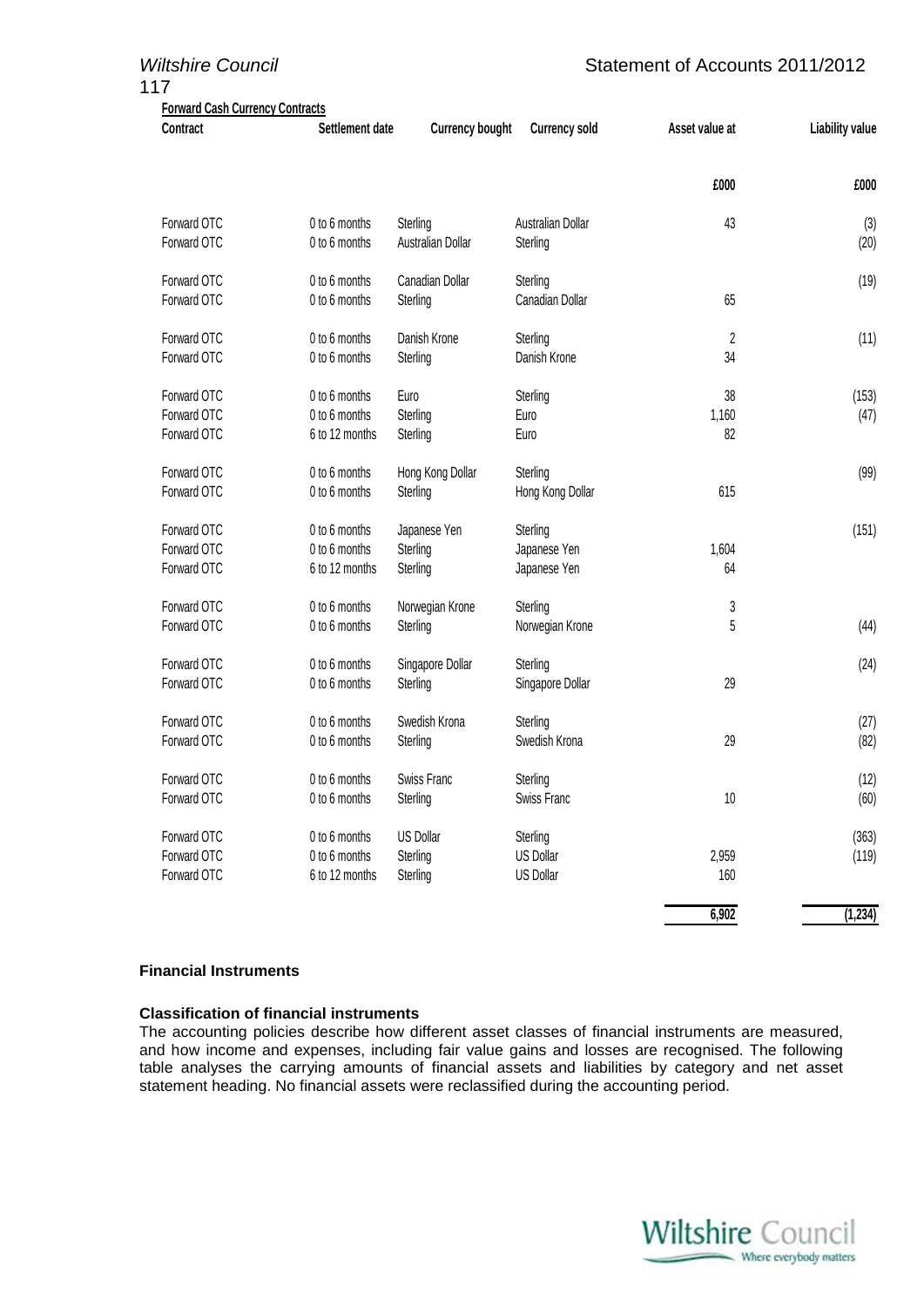### **As at 31 March 2012**

|                              | Designated as<br>Fair value through | Loans<br>and       | <b>Financial</b><br>liabilities at |
|------------------------------|-------------------------------------|--------------------|------------------------------------|
|                              | <b>Profit and Loss</b>              | <b>Receivables</b> | amortised<br>cost                  |
|                              | £000                                | £000               | £000                               |
| <b>Financial assets</b>      |                                     |                    |                                    |
| Fixed interest securities    | 144,117                             | 0                  | 0                                  |
| Index linked securities      | 627                                 | 0                  | 0                                  |
| Equities                     | 416,810                             | 9,703              | 0                                  |
| Pooled investment vehicles   | 546,157                             | 0                  | 0                                  |
| Property                     | 154,161                             | 0                  | 0                                  |
| Derivative assets            | 6,957                               | $\Omega$           | 0                                  |
| Cash held on deposit         | 0                                   | 48,562             | 0                                  |
| Other Investment balances    | 4,466                               | 0                  | 0                                  |
| <b>Debtors</b>               | $\Omega$                            | 16,352             | 0                                  |
|                              | 1,273,295                           | 74,617             | 0                                  |
| <b>Financial liabilities</b> |                                     |                    |                                    |
| Derivative liabilities       | $-1,619$                            | $\Omega$           | $\Omega$                           |
| Creditors                    | -0                                  | $-1,494$           | 0                                  |
|                              | $-1,619$                            | $-1,494$           | 0                                  |
|                              | 1,271,676                           | 73,123             | 0                                  |

#### **As at 31 March 2011**

|                              | Designated as<br>Fair value through | Loans<br>and       | <b>Financial</b><br>liabilities at |
|------------------------------|-------------------------------------|--------------------|------------------------------------|
|                              | <b>Profit and Loss</b>              | <b>Receivables</b> | amortised                          |
|                              |                                     |                    | cost                               |
|                              | £000                                | £000               | £000                               |
| <b>Financial assets</b>      |                                     |                    |                                    |
| Fixed interest securities    | 126,432                             | 0                  | 0                                  |
| Index linked securities      | 805                                 | $\Omega$           | 0                                  |
| Equities                     | 417,226                             | 4,682              | 0                                  |
| Pooled investment vehicles   | 530,502                             | 0                  | O                                  |
| Property                     | 147,637                             | 0                  | 0                                  |
| Derivative assets            | 5,568                               | 0                  | 0                                  |
| Cash held on deposit         | 0                                   | 49,698             | 0                                  |
| Other Investment balances    | 3,861                               | 0                  | 0                                  |
| <b>Debtors</b>               | 0                                   | 6,276              | 0                                  |
|                              | 1,232,031                           | 60,656             | 0                                  |
| <b>Financial liabilities</b> |                                     |                    |                                    |
| Derivative liabilities       | $-3,450$                            | 0                  | 0                                  |
| Creditors                    | 0                                   | $-2,439$           | 0                                  |
|                              | $-3,450$                            | $-2,439$           | 0                                  |
|                              | 1,228,581                           | 58,217             | 0                                  |

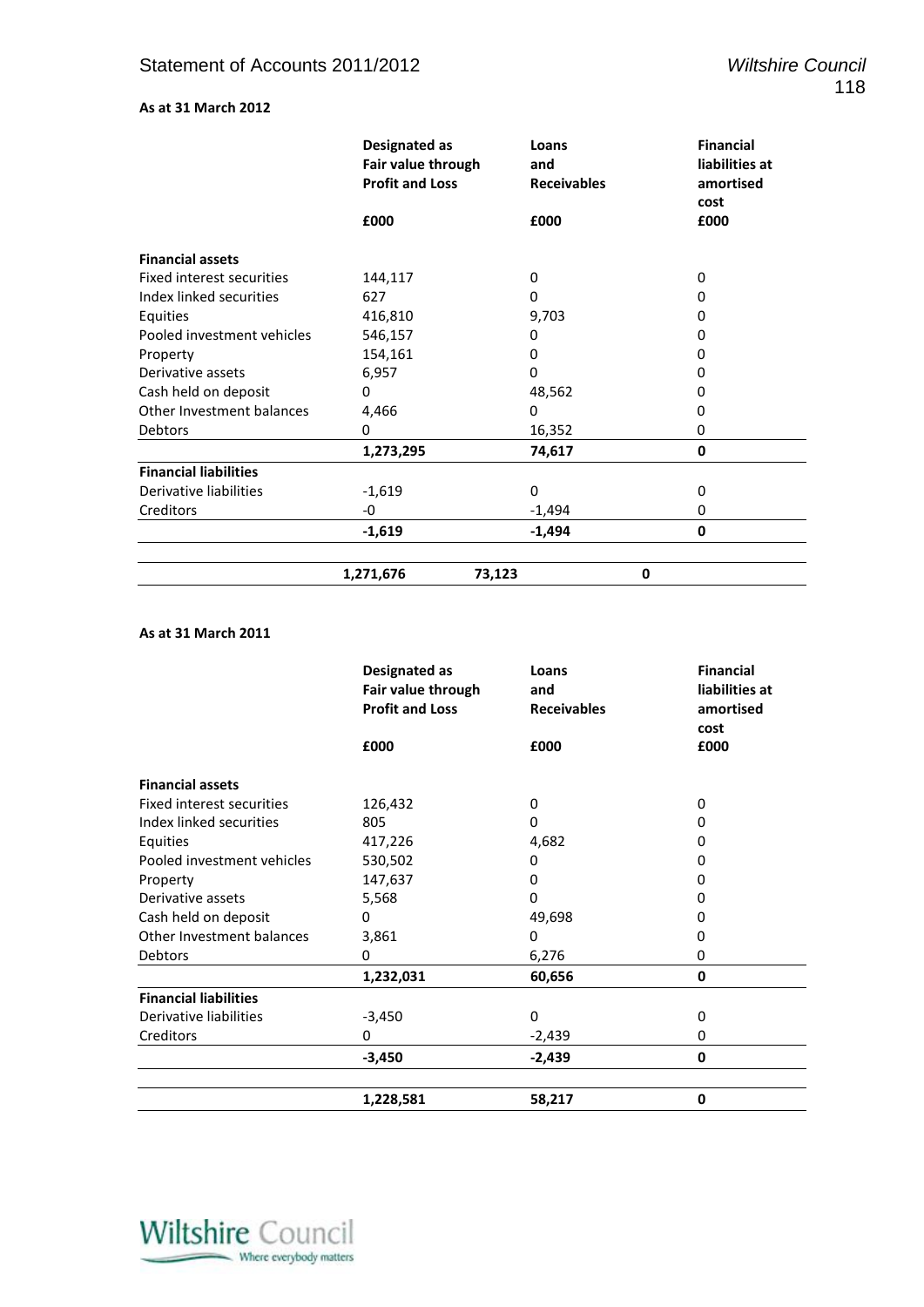#### **Net gains/(losses) on financial instruments**

|                                    | 2012     | 2011     |
|------------------------------------|----------|----------|
|                                    | £000     | £000     |
| <b>Financial assets</b>            |          |          |
| Fair value through profit and loss | 12,528   | 75,461   |
| Loans and receivables              | $-219$   | $-215$   |
| <b>Financial liabilities</b>       |          |          |
| Fair value through profit and loss | $-2,425$ | $-4,343$ |
| Loans and receivables              | 0        | 0        |
| Total                              | 9,884    | 70,903   |

#### **Financial Risk Disclosure**

As an LGPS Pension Fund, the Funds objective is to achieve a relatively stable "real" return above the rate of inflation over the long term. In order to achieve this objective the Fund holds financial instruments such as securities (equities, bonds), property, pooled funds (collective investment schemes) and cash and cash equivalents. The Funds activities expose it to a variety of financial risks including Market Risk, Credit Risk and Liquidity Risk.

All the Funds investments are managed by appointed Investment Managers. All investments are held by BNY Mellon who acts as custodian on behalf of the Fund. Each investment manager is required to invest the assets managed by them in accordance with the terms of a written investment mandate or pooled fund prospectus.

The Wiltshire Pension Fund Committee has determined that these managers are appropriate for the Fund and is in accordance with its investment strategy. The Committee obtains regular reports from each investment manager and its Investment Consultant on the nature of investments made and associated risks.

The analysis below is designed to meet the disclosure requirements of IFRS 7.

#### **a) Market Risk**

Market risk represents the risk that the fair value of a financial instrument will fluctuate because of changes in market prices. This could be as a result of changes in market price, interest rates or currencies. The objective of the Funds Investment strategy is to manage and control market risk exposure within acceptable parameters, while optimising the return.

In general excessive volatility in market risk is managed through diversification across asset class and investment manager. Each manager is also expected to maintain a diversified portfolio within their allocation.

#### **1) Market Price Risk**

Market price risk represents the risk that the value of a financial instrument will fluctuate as a result of changes in market prices (other than those arising from interest rate risk or foreign exchange risk), whether those changes are caused by factors specific to the individual instrument or its issuer or factors affecting the market in general.

By diversifying investments across asset classes and managers, the Fund aim to reduce the exposure to price risk. Diversification of asset classes seeks to reduce correlation of price movements, whilst the appointment of specialist managers enables the Fund to gain from their investment expertise.

#### **Market Price - Sensitivity Analysis**

The sensitivity of the Fund's investments to changes in market prices have been analysed using the volatility of returns experienced by asset classes. The volatility data has been provided by the Fund's Investment Advisor (Mercers for year end 2012, Hymans Roberson for year end 2011) and is broadly

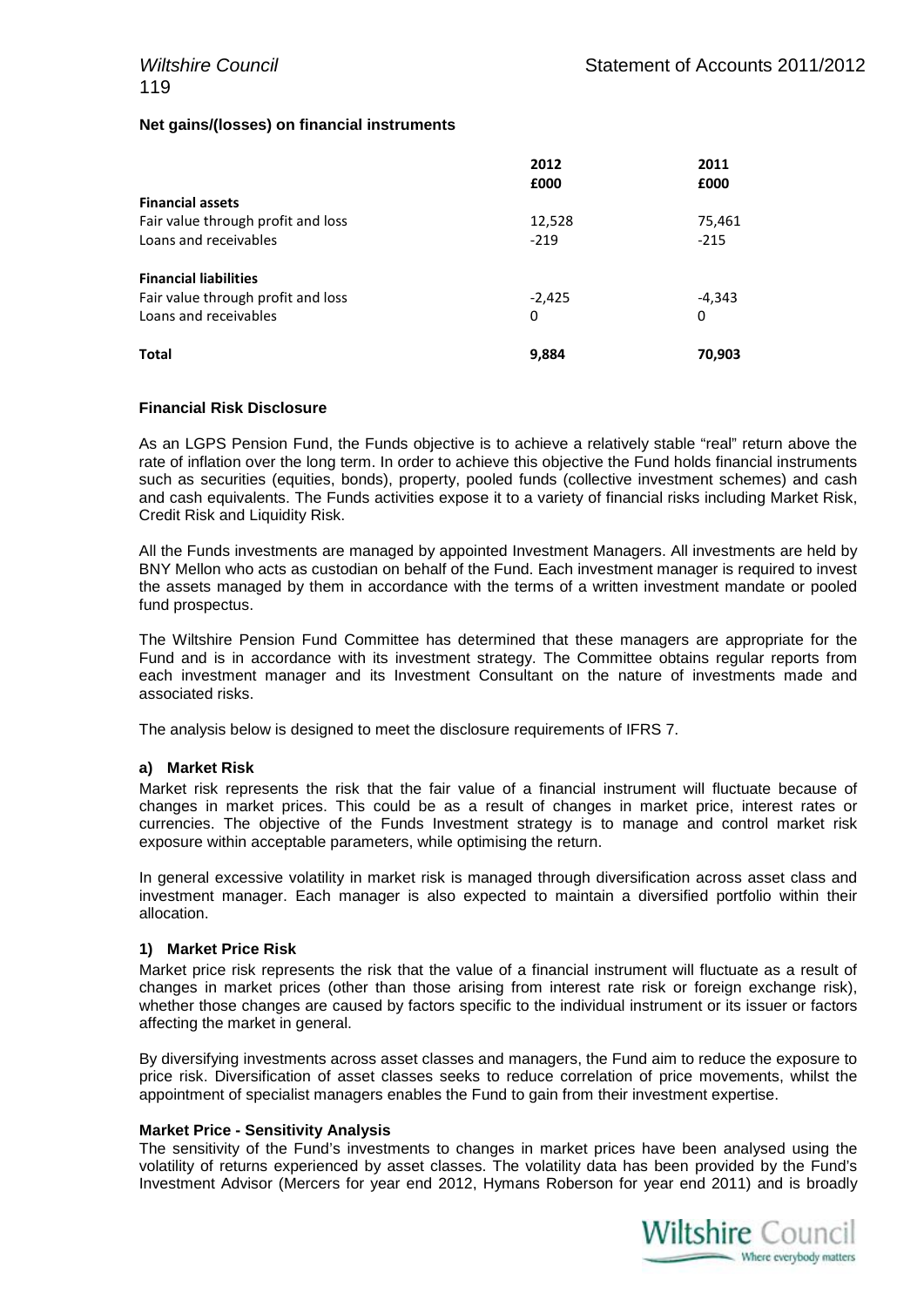### Statement of Accounts 2011/2012 *Wiltshire Council*

consistent with a one-standard deviation movement. The volatility is measured by the (annualised) estimated standard deviation of the returns of the assets relative to the liability returns. Such a measure is appropriate for measuring "typical" variations in the relative values of the assets and liabilities over short time periods. It is not appropriate for assessing longer term strategic issues. The analysis assumes that all other variables, in particular, interest rates and foreign exchange rates, remain constant.

Movements in market prices would have increased or decreased the net assets valued at 31 March 2012 and 2011 by the amounts shown below.

| As at 31 March 2012                            | Value     | <b>Volatility</b> |          | Increase Decrease |
|------------------------------------------------|-----------|-------------------|----------|-------------------|
|                                                |           | £000 of return    | £000     | £000              |
| <b>Baillie Gifford - Global Equity</b>         | 178,592   | 17.39%            | 31,057   | (31, 057)         |
| Capital International - Global Equity          | 178.821   | 17.39%            | 31,097   | (31,097)          |
| Capital International - Absolute Income Grower | 136,630   | 12.94%            | 17.680   | (17,680)          |
| <b>ING Real Estate - Property</b>              | 160,616   | 11.04%            | 17,732   | (17, 732)         |
| Western Asset Management - Corporate Bonds     | 153,462   | 9.62%             | 14,763   | (14, 763)         |
| Legal & General - Equity                       | 193,060   | 17.39%            | 33,573   | (33, 573)         |
| Legal & General - Gilts                        | 98.964    | 12.07%            | 11.940   | (11, 940)         |
| Edinburgh Partners - Global Equity             | 131,981   | 17.39%            | 22,951   | (22, 951)         |
| Fauchier Partners - Long/Short Hedge Funds     | 67,844    | 11.02%            | 7.476    | (7, 476)          |
| <b>Record Currency Management</b>              | 18,511    | 0.00%             | $\Omega$ | $\theta$          |
| M&G - Financing Fund                           | 9,703     | 0.00%             | 0        | 0                 |
|                                                | 1,328,184 |                   | 188,270  | (188.270)         |

| As at 31 March 2011                            | Value     | <b>Volatility</b><br>£000 of return | <b>Increase</b><br>£000 | <b>Decrease</b><br>£000 |
|------------------------------------------------|-----------|-------------------------------------|-------------------------|-------------------------|
| <b>Baillie Gifford - Global Equity</b>         | 176,192   | 21.10%                              | 37,177                  | (37, 177)               |
| Capital International - Global Equity          | 185,433   | 21.10%                              | 39,126                  | (39, 126)               |
| Capital International - Absolute Income Grower | 127,630   | 9.50%                               | 12,125                  | (12, 125)               |
| <b>ING Real Estate - Property</b>              | 151,780   | 14.20%                              | 21,553                  | (21, 553)               |
| Western Asset Management - Corporate Bonds     | 140.606   | 10.00%                              | 14.061                  | (14,061)                |
| Legal & General - Equity                       | 190,192   | 18.10%                              | 34.425                  | (34, 425)               |
| Legal & General - Gilts                        | 86.525    | 6.50%                               | 5.624                   | (5,624)                 |
| <b>Edinburgh Partners - Global Equity</b>      | 131,472   | 21.10%                              | 27,741                  | (27, 741)               |
| Fauchier Partners - Long/Short Hedge Funds     | 65,358    | 10.20%                              | 6,667                   | (6,667)                 |
| <b>Record Currency Management</b>              | 16,446    | $0.00\%$                            | O                       | $\mathbf{\Omega}$       |
| M&G - Financing Fund                           | 4,712     | $0.00\%$                            | O                       | $\Omega$                |
|                                                | 1,276,346 |                                     | 198,499                 | (198,499)               |

#### **2) Interest Rate Risk**

Interest rate risk is the risk that the fair value or future cash flows of a financial instrument will fluctuate because of changes in market interest rates.

The Fund's exposure to interest rate movements from its investments in cash & cash equivalents, fixed interest and loans at 31 March 2012 and 2011 are provided below.

|                                  | 31 March 2012 |
|----------------------------------|---------------|
|                                  | £000          |
| Cash held on deposit             | 46.805        |
| <b>Fixed Interest Securities</b> | 144.117       |
| Loans                            | 9.703         |
|                                  | 200,625       |

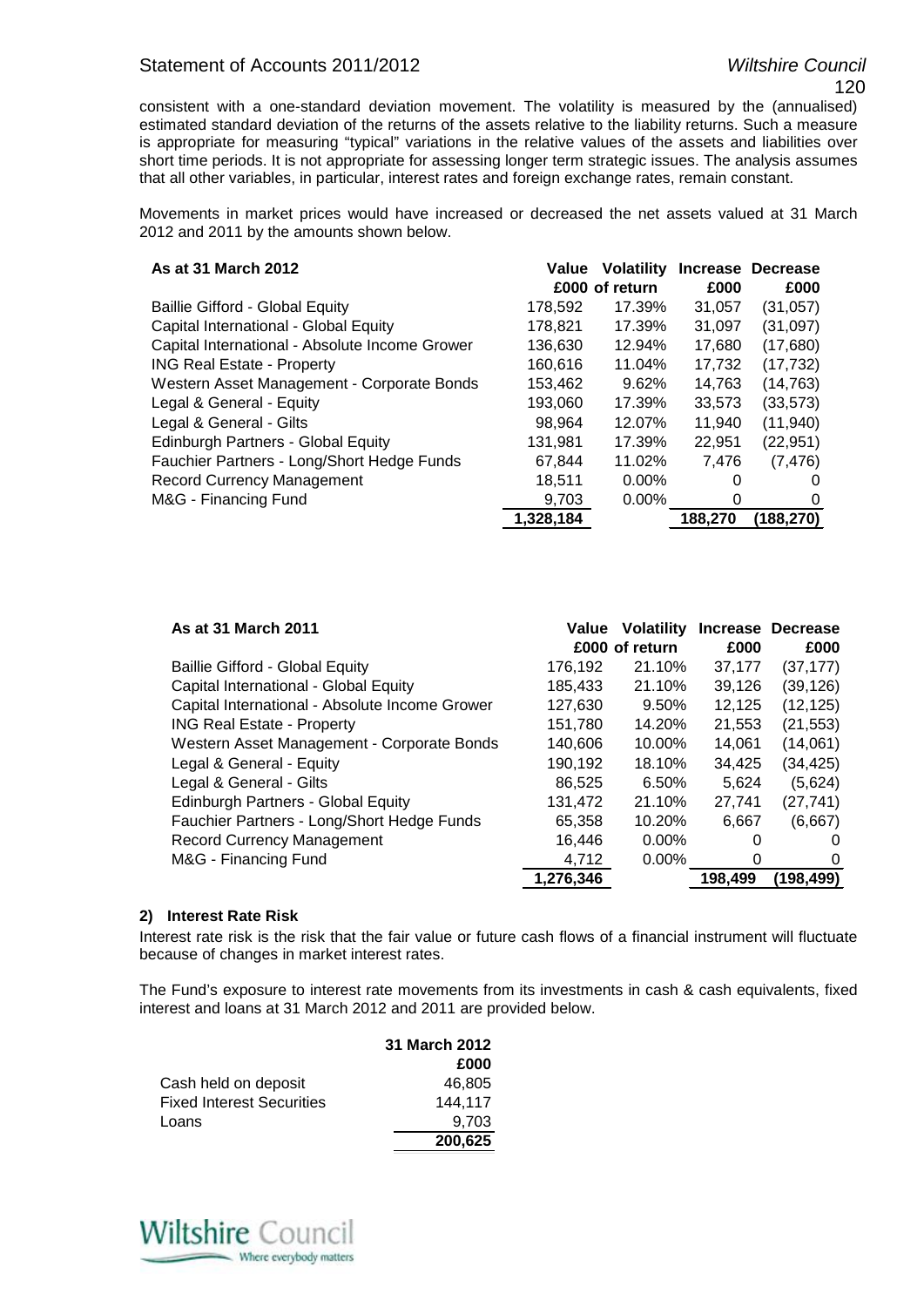|                                  | 31 March 2011 |
|----------------------------------|---------------|
|                                  | £000          |
| Cash held on deposit             | 43.083        |
| <b>Fixed Interest Securities</b> | 126.432       |
| Loans                            | 4.682         |
|                                  | 174,197       |

#### **Interest Rate – Sensitivity Analysis**

The Pension Fund recognises that interest rates vary and can impact on the fair value of the assets. The sensitivity of the Fund's investments to changes in interest rates has been analysed by showing the affect of a 100 basis point (1%) change in interest rates. This analysis assumes that all other variables, in particular foreign currency rates, remain constant.

|                                  | Value   | Change in net assets |           |
|----------------------------------|---------|----------------------|-----------|
| As at 31 March 2012              | £000    | £000                 | £000      |
|                                  |         | $+100$ BP            | $-100$ BP |
| Cash held on deposit             | 46,805  | 468                  | (468)     |
| <b>Fixed Interest Securities</b> | 144,117 | (10, 722)            | 10,722    |
| Loans                            | 9,703   |                      |           |
|                                  | 200,625 | (10.254)             | 10,254    |

|                                  | Value   | <b>Change in net assets</b> |           |
|----------------------------------|---------|-----------------------------|-----------|
| <b>As at 31 March 2011</b>       | £000    | £000                        | £000      |
|                                  |         | $+100$ BP                   | $-100$ BP |
| Cash held on deposit             | 43,083  | 431                         | (431)     |
| <b>Fixed Interest Securities</b> | 126,432 | (9,520)                     | 9,520     |
| Loans                            | 4.682   | O                           |           |
|                                  | 174,197 | (9,089)                     | 9.089     |

A 1% increase in interest rates will reduce the fair value of the relevant net assets and vice versa. The loans identified are part of the M&G Financing Fund. Borrowers pay a fixed annual interest rate agreed at the outset.

#### **3) Currency Risk**

Currency risk represents the risk that the fair value of financial instruments will fluctuate because of changes in foreign exchange rates. The Fund is exposed to currency risk on financial instruments that are denominated in a currency other than sterling. When sterling depreciates the sterling value of foreign currency denominated investments will rise and when sterling appreciates the sterling value of foreign currency denominated investments will fall.

Currently Wiltshire Pension Fund has a 50% passive hedging arrangement in place. This restricts the losses/gains to half of what they would have been on overseas investment returns. This reduces the volatility of returns over the long term.

The tables below show approximate exposures to each of the three major foreign currencies based on manager benchmarks and target allocations. This is based on the three global equity managers Baillie Gifford, Capital International, Edinburgh Partners and the Capital International (AIG) product.

| 2012                         | <b>US Dollar</b> | Euro   | Yen    |
|------------------------------|------------------|--------|--------|
| <b>Benchmark Weights</b>     | 21.70%           | 4.80%  | 3.70%  |
|                              | £'000            | £'000  | £'000  |
| <b>Net Currency Exposure</b> | 288,486          | 63.317 | 49,330 |

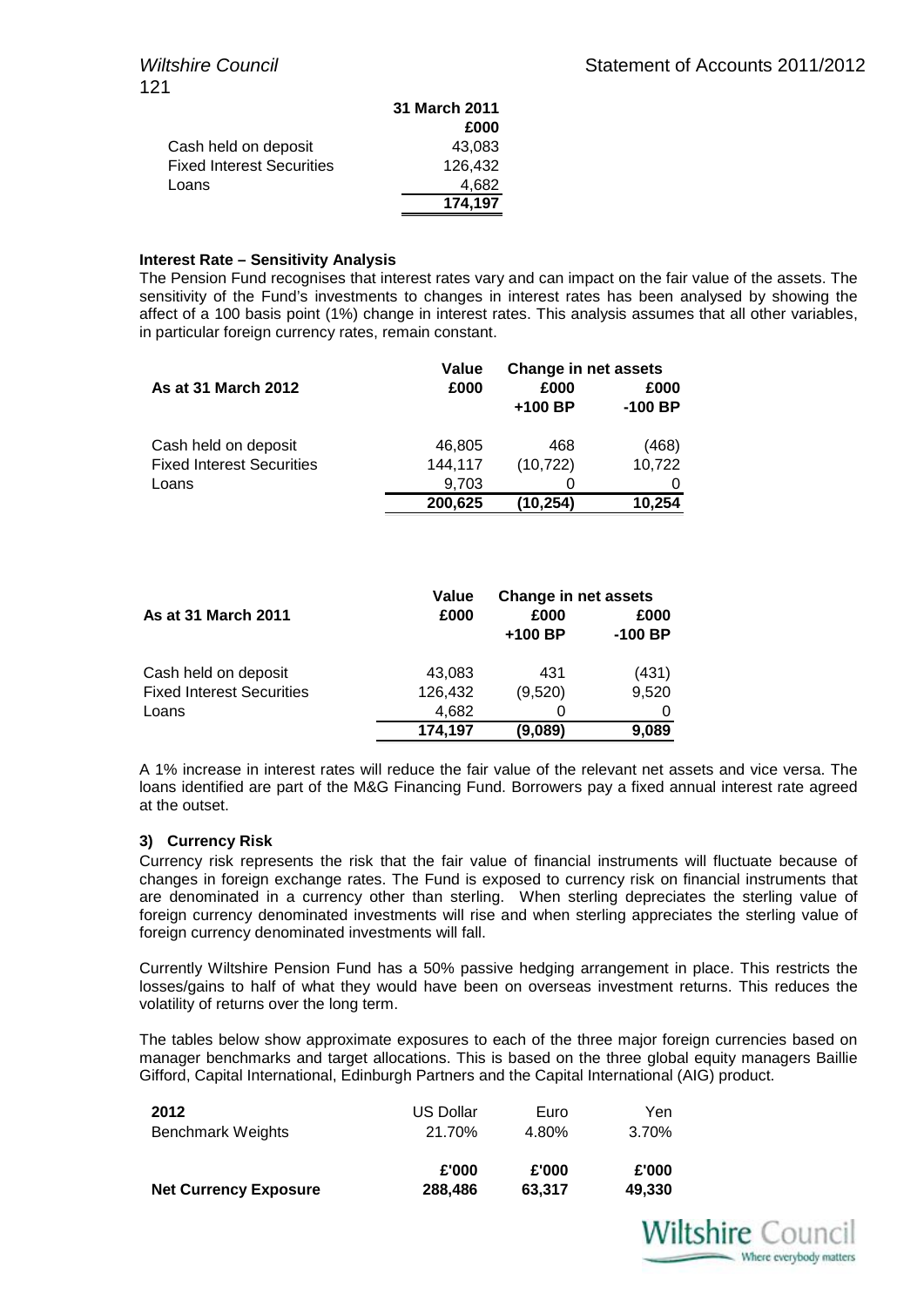| 2011                         | <b>US Dollar</b> | Euro   | Yen    |  |
|------------------------------|------------------|--------|--------|--|
| <b>Benchmark Weights</b>     | 19.80%           | 6.60%  | 3.20%  |  |
| <b>Net Currency Exposure</b> | £000             | £000   | £000   |  |
|                              | 242,506          | 84.239 | 40,843 |  |

#### **Currency Risk – Sensitivity Analysis**

The sensitivity of the Fund's investments to changes in foreign currency rates have been analysed using a 10% movement in exchange rates in either direction. This analysis assumes that all variables, in particular interest rates, remain constant.

A 10% strengthening or weakening of Sterling against the various currencies at 31 March 2012 and 31 March 2011 would have increased or decreased the net assets by the amount shown below.

| 2012                         | <b>Assets Held</b> | <b>Change in net assets</b> |           |
|------------------------------|--------------------|-----------------------------|-----------|
|                              | at Fair Value      | $+10%$<br>$-10%$            |           |
|                              | £000               | £000                        | £000      |
| <b>US Dollar</b>             | 288.486            | 28.849                      | (28,849)  |
| Euro                         | 63.317             | 6,332                       | (6, 332)  |
| Yen                          | 49.330             | 4.933                       | (4,933)   |
| <b>Net Currency Exposure</b> | 401,133            | 40,114                      | (40, 114) |

| 2011                         | <b>Assets Held</b> | <b>Change in net assets</b> |           |
|------------------------------|--------------------|-----------------------------|-----------|
|                              | at Fair Value      | $+10%$<br>-10%              |           |
|                              | £000               | £000                        | £000      |
| US Dollar                    | 242,506            | 25,700                      | (25, 700) |
| Euro                         | 84.239             | 8,600                       | (8,600)   |
| Yen                          | 40.843             | 4,200                       | (4,200)   |
| <b>Net Currency Exposure</b> | 367,588            | 38,500                      | (38, 500) |

As the Fund has a 50% hedging arrangement in place only 50% of the gains/losses would be experienced. One important point to note is that currency movements are not independent of each other. If sterling strengthened generally it may rise against all the above currencies producing losses across all the currencies.

#### **b) Credit Risk**

Credit risk represents the risk that the counterparty to the financial instrument will fail to meet their obligations and the Fund will incur a financial loss.

The Fund is exposed to credit risk through its investment managers, custodian and its daily treasury management activities. Credit risk is minimised through the careful selection and monitoring of counterparties.

A securities lending programme is run by the Fund's custodian, BNY Mellon, who manage and monitor the counterparty risk, collateral risk and the overall lending programme. The minimum level of collateral for securities on loan is 102%, however more collateral may be required depending upon the type of transaction. This level is assessed daily to ensure it takes account of market movements. The current collateral Wiltshire Pension Fund accepts is AAA rated supranational debt, AA rated debt and FTSE 350 Equity DBV. Securities lending is capped by investment regulations and statutory limits are in place to ensure that no more than 35% of eligible assets can be on loan at any one time.

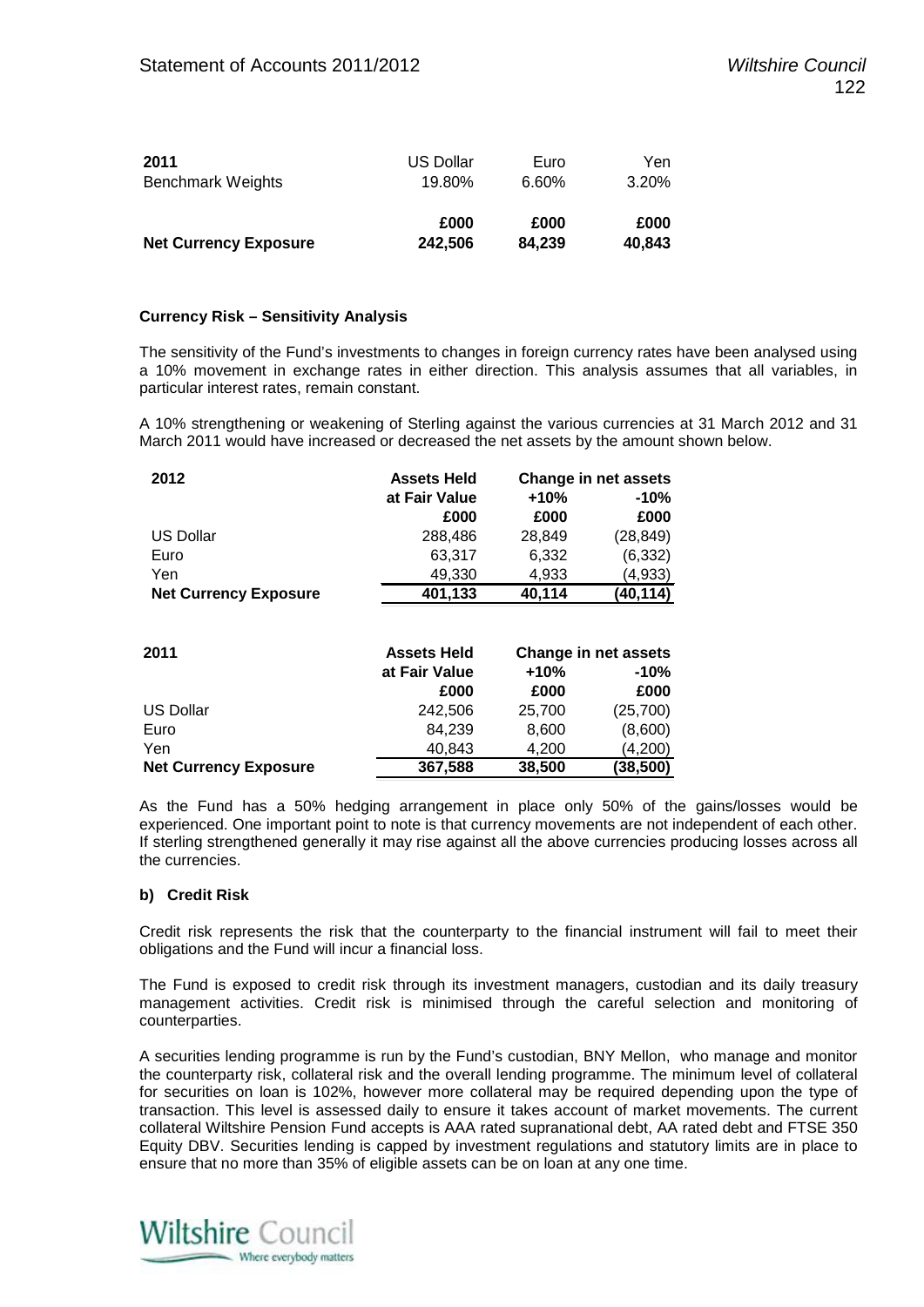# 123

Forward currency contracts are entered into by the Fund's currency overlay manager – Record. These contracts are subject to credit risk in relation to the counterparties of the contracts which are primarily banks. The responsibility for these contracts rests with Record. Prior to appointment full due diligence was undertaken, they are regulated by the FSA and meet the requirements set out in the LGPS (Management and Investment of Funds) Regulations 2009.

Another source of credit risk is the cash balances held internally or by managers. The Pension Fund's bank account is held at HSBC, which holds an AA long term credit rating and it maintains its status as a well capitalised and strong financial institution. The management of the cash held in this account is managed by the Council's Treasury Management Team in line with the Fund's Treasury Management Strategy which sets out the permitted counterparties and limits. Cash held by investment managers is invested with the custodian in a diversified money market fund rated AAAm.

The Fund's exposure to credit risk at 31 March 2012 and 2011 is the carrying amount of the financial assets.

| £000    |
|---------|
| 144,117 |
| 627     |
| 5,338   |
| 46,805  |
| 4,466   |
| 18,109  |
| 219,462 |
|         |
| £000    |
| 126,432 |
| 805     |
| 2,118   |
| 43,083  |
| 3,861   |
| 12,891  |
| 189,190 |
|         |

#### **c) Liquidity Risk**

Liquidity risk represents the risk that the Fund will not be able to meet its financial obligations as they fall due. The main liabilities of the Fund relate to the benefits payable which fall due over a long period of time. The investment strategy reflects this and set out the strategic asset allocation of the Fund. Liquidity risk is mitigated by investing a proportion of the Fund in actively traded instruments in particular equities and fixed income investments. The Fund maintains a cash balance to meet operational requirements.

The following tables analyses the Fund's financial liabilities as at 31 March 2012 and 2011, grouped into relevant maturity dates.

| 2012                    | Carrying<br>Amount<br>£000 | 12 months<br>£000 | Less than Greater than<br>12 months<br>£000 |
|-------------------------|----------------------------|-------------------|---------------------------------------------|
| <b>Accounts Payable</b> | 98                         | 98                |                                             |
| <b>Benefits Payable</b> | 248                        | 248               | 0                                           |
| <b>Sundry Creditors</b> | 1,148                      | 1.148             | 0                                           |
|                         | 1.494                      | 1.494             | 0                                           |

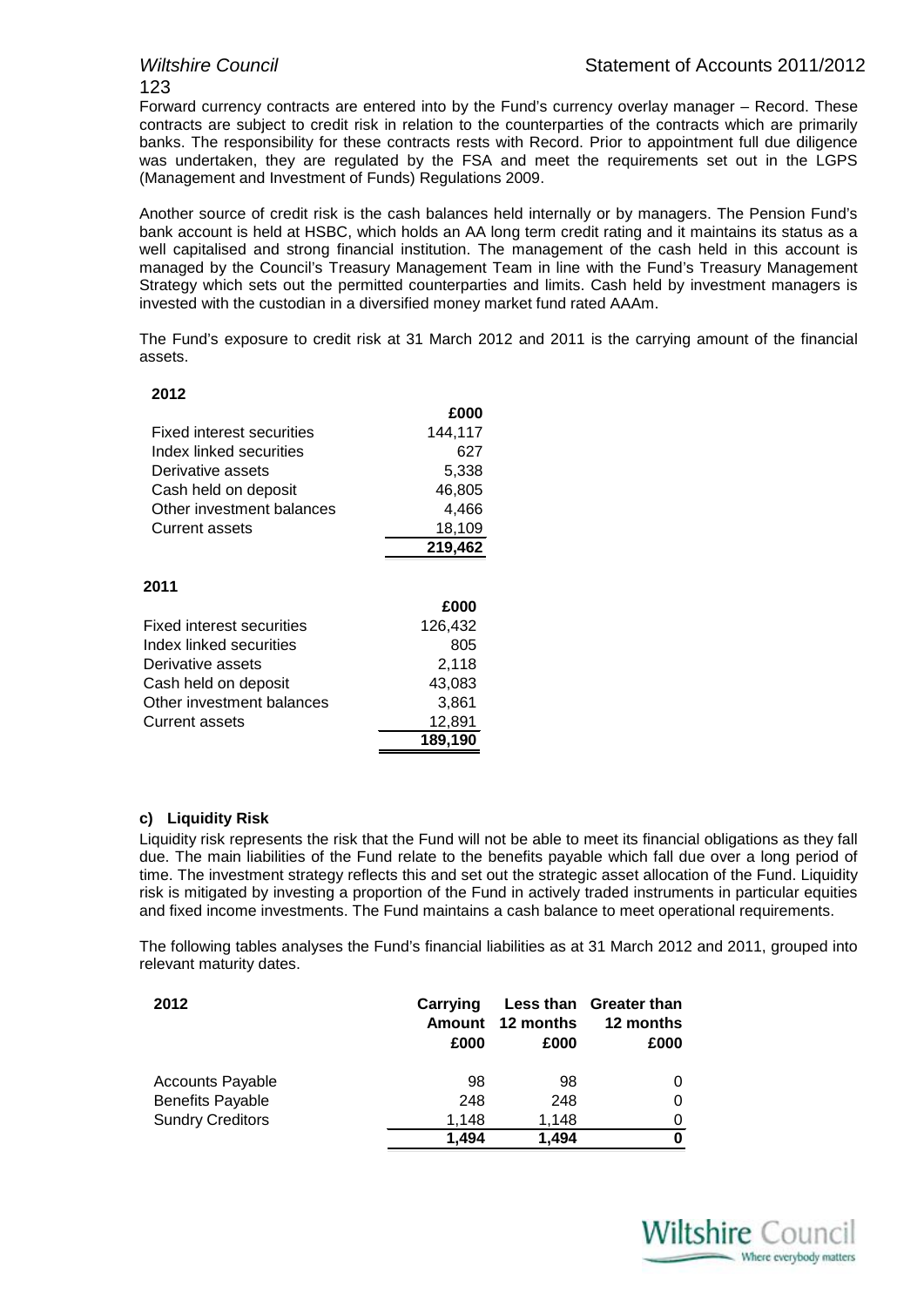| 2011                    | Carrying<br>Amount<br>£000 | 12 months<br>£000 | Less than Greater than<br>12 months<br>£000 |
|-------------------------|----------------------------|-------------------|---------------------------------------------|
| <b>Accounts Payable</b> | 494                        | 494               |                                             |
| <b>Benefits Payable</b> | 677                        | 677               | O                                           |
| <b>Sundry Creditors</b> | 1,268                      | 1,268             |                                             |
|                         | 2,439                      | 2,439             |                                             |

#### **Fair Value Hierarchy**

The Fund measures fair values using the following fair value hierarchy that reflects the significance of the inputs used in making the measurements:

- Level 1: Unadjusted quoted prices in an active market for identical assets or liabilities that the Fund has the ability to access at the measurement date.
- Level 2: Inputs other than quoted prices under Level 1 that are observable for the asset or liability, either directly or indirectly.
- Level 3: Unobservable inputs for the asset or liability used to measure fair value that rely on the Funds own assumptions concerning the assumptions that market participants would use in pricing an asset or liability.

The tables below analyse financial instruments, measured at fair value at the end of the reporting period 31 March 2012 and 31 March 2011, by the level in the fair value hierarchy into which the fair value measurement is categorised. This has been produced from analysis provided by our custodian BNY Mellon.

| 2012                             | £000<br>Level 1 | £000<br>Level 2 | £000<br>Level 3 | £000<br>Total |
|----------------------------------|-----------------|-----------------|-----------------|---------------|
| <b>Fixed Interest Securities</b> |                 | 144,117         |                 | 144,117       |
| <b>Index Linked Securities</b>   |                 | 627             |                 | 627           |
| Equities                         | 414,931         |                 | 11,582          | 426,513       |
| Pooled Funds:                    |                 |                 |                 | $\Omega$      |
| - Other                          | 60,066          | 486,091         |                 | 546,157       |
| - Property                       | 226             | 153,935         |                 | 154,161       |
| Derivative assets                |                 |                 |                 | $\Omega$      |
| - Futures                        | (330)           |                 |                 | (330)         |
| - Options                        |                 |                 |                 | 0             |
| - Forward FX                     | 5,668           |                 |                 | 5,668         |
|                                  | 480,561         | 784,770         | 11,582          | 1,276,913     |
| <b>Cash Deposits</b>             | 36,396          | 10,409          |                 | 46,805        |
| Other Investment balances        | 4,466           |                 |                 | 4,466         |
|                                  | 521,423         | 795,179         | 11,582          | 1,328,184     |

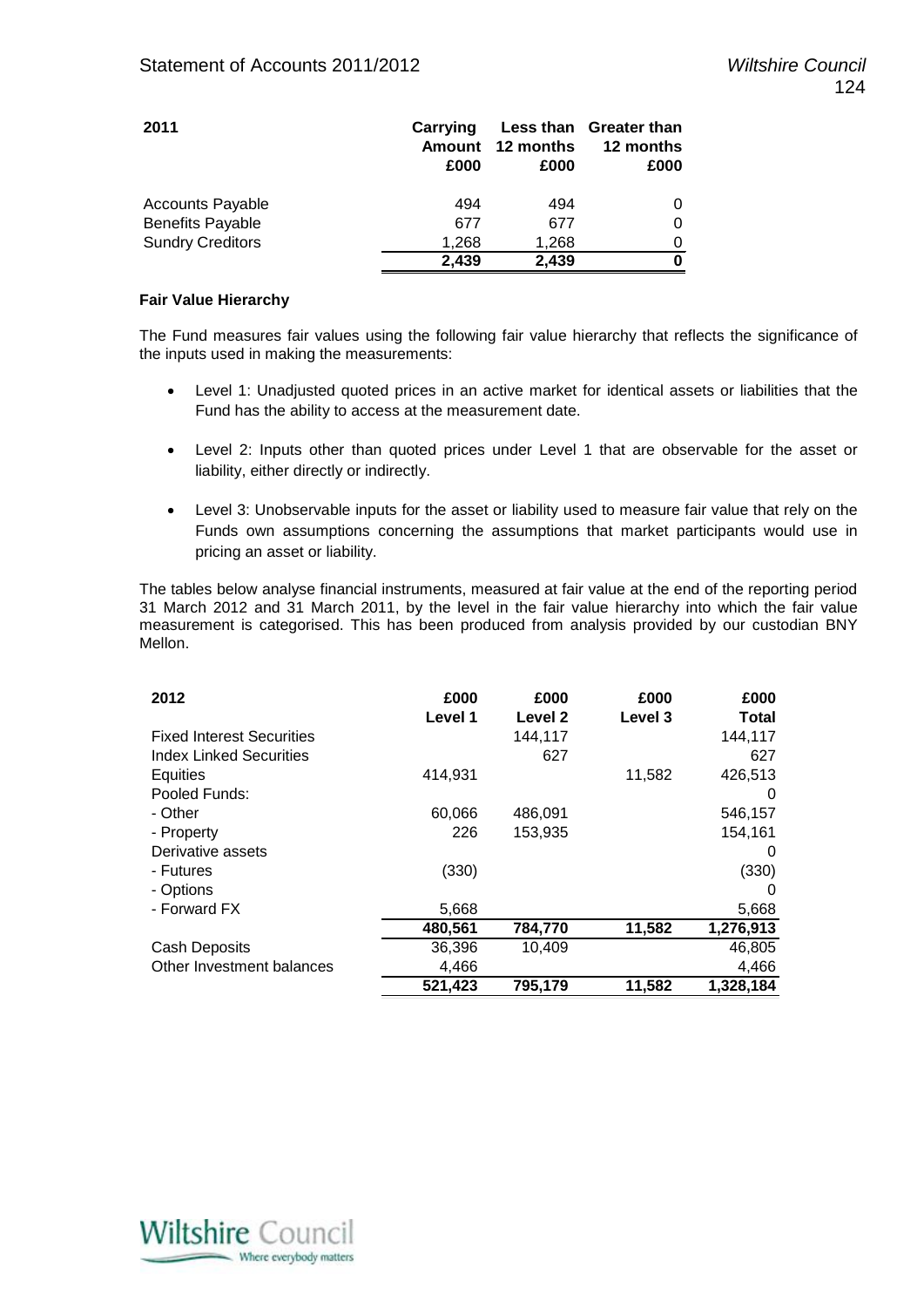| <b>Wiltshire Council</b>         |         |         |         | Statement of Accounts 2011/2012 |  |
|----------------------------------|---------|---------|---------|---------------------------------|--|
| 125                              |         |         |         |                                 |  |
| 2011                             | £000    | £000    | £000    | £000                            |  |
|                                  | Level 1 | Level 2 | Level 3 | Total                           |  |
| <b>Fixed Interest Securities</b> | 6       | 126,426 |         | 126,432                         |  |
| <b>Index Linked Securities</b>   |         | 805     |         | 805                             |  |
| Equities                         | 414,718 |         | 7,190   | 421,908                         |  |
| Pooled Funds:                    |         |         |         | 0                               |  |
| - Other                          | 30,428  | 500,074 |         | 530,502                         |  |
| - Property                       |         | 147,637 |         | 147.637                         |  |
| Derivative assets                |         |         |         | O                               |  |
| - Futures                        | 706     |         |         | 706                             |  |
| - Options                        |         |         |         | 0                               |  |
| - Forward FX                     | 1,412   |         |         | 1,412                           |  |
|                                  | 447,270 | 774,942 | 7,190   | 1,229,402                       |  |
| Cash Deposits                    | 30,265  | 12,818  |         | 43,083                          |  |
| Other Investment balances        | 3,861   |         |         | 3,861                           |  |
|                                  | 481,396 | 787,760 | 7,190   | 1,276,346                       |  |

During 2011/12 there were no transfers between level 1 and 2 of the fair value hierarchy.

The following tables present the movement in level 3 instruments for the year end 31 March 2012 and 31 March 11.

| 2012<br>Opening balance | £000<br>7,190 |
|-------------------------|---------------|
| Total gains/losses      | (526)         |
| Purchases               | 4,918         |
| Sales                   | 0             |
| Transfer out of Level 3 | 0             |
| Closing balance         | 11,582        |
|                         |               |
| 2011<br>Opening balance | £000<br>2,674 |
| Total gains/losses      | (97)          |
| Purchases               | 4,613         |
| Sales                   | 0             |
| Transfer out of Level 3 | 0             |
| Closing balance         | 7,190         |

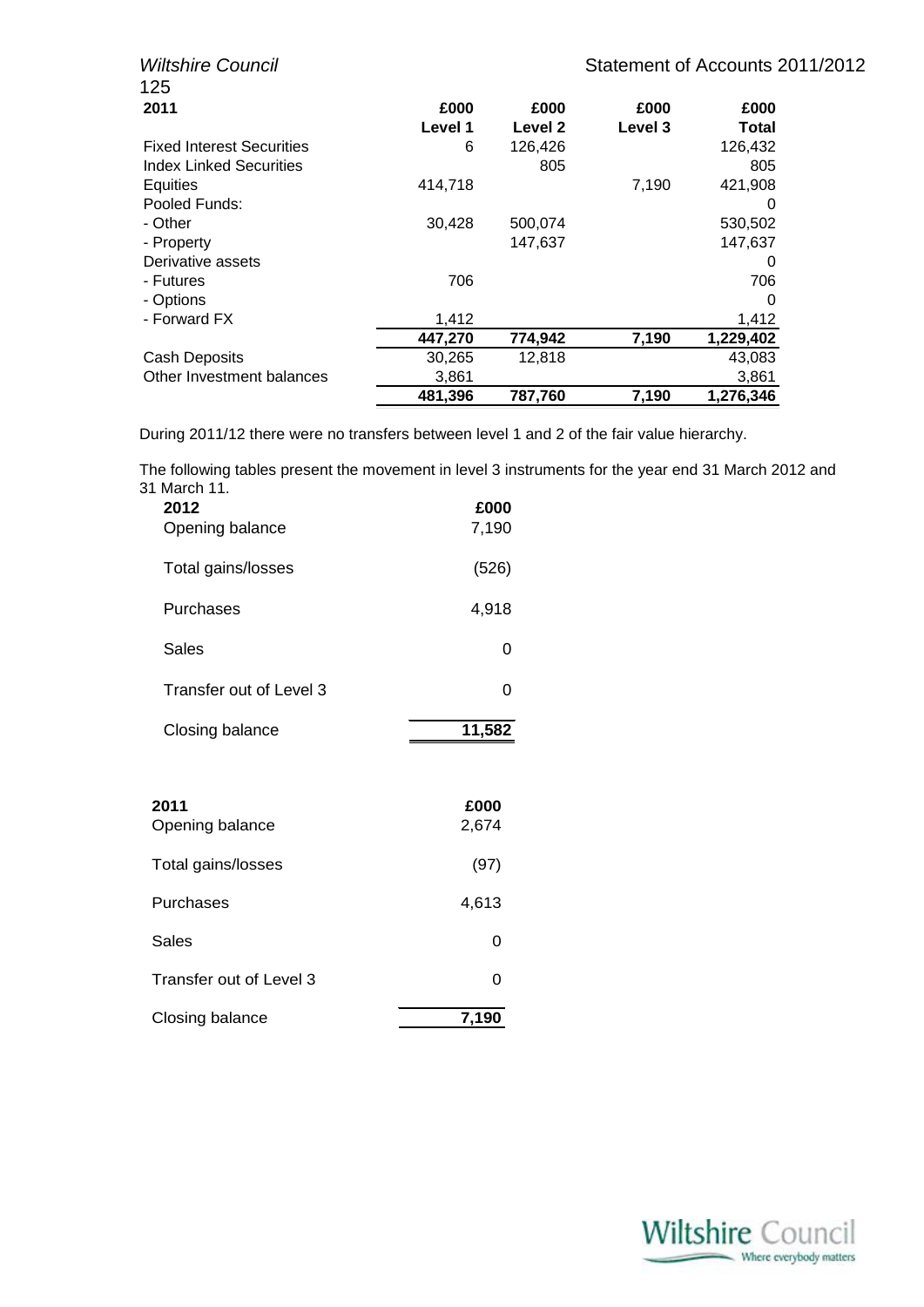#### Statement of Accounts 2011/2012 *Wiltshire Council*

#### **12 Investment management expenses**

|    |                                                     | 2011/2012     | 2010/2011     |
|----|-----------------------------------------------------|---------------|---------------|
|    |                                                     | £000          | £000          |
|    |                                                     |               |               |
|    | Administration, management and custody              | 5,114         | 3,333         |
|    | <b>Transaction Costs</b>                            | 313           | 677           |
|    | Performance measurement services                    | 38            | 39            |
|    |                                                     | 5,465         | 4,049         |
|    |                                                     |               |               |
| 13 | <b>Current assets</b>                               |               |               |
|    |                                                     | 31 March 2012 | 31 March 2011 |
|    |                                                     | £000          | £000          |
|    | Contributions due from other authorities and bodies |               |               |
|    | - Employees                                         | 1,459         | 1,515         |
|    | - Employers                                         | 2,709         | 4,155         |
|    | Income due from external managers and custodians    | 0             | 144           |
|    | Debtors (Magistrates)                               | 8,685         | 0             |
|    | Other                                               | 3,499         | 462           |
|    | Cash balances                                       | 1,757         | 6,615         |
|    |                                                     | 18,109        | 12,891        |
|    | Less:                                               |               |               |
|    | Long term debtors (Magistrates)                     | 7,720         | 0             |
|    | <b>Net Current Assets</b>                           | 10,389        | 12,891        |

Contributions due at the year end have been paid to the Fund subsequent to the year end in accordance with the Rates & Adjustment certificate.

#### **14 Current Liabilities**

|                                                 | 31 March 2012<br>£000 | 31 March 2011<br>£000 |
|-------------------------------------------------|-----------------------|-----------------------|
| Managers / Custody fees<br><b>HMRC</b><br>Other | 593<br>544<br>357     | 698<br>541<br>1,200   |
|                                                 | 1.494                 | 2,439                 |

#### **15. Additional Voluntary Contributions (AVCs)**

Fund members paid contributions totalling £0.286 million (£0.196 million in 2010/11) into their AVC funds during the year. At the year end, the value of funds invested on behalf of Fund members totalled £2.950 million (£2.865 million in 2010/11), made up as follows:

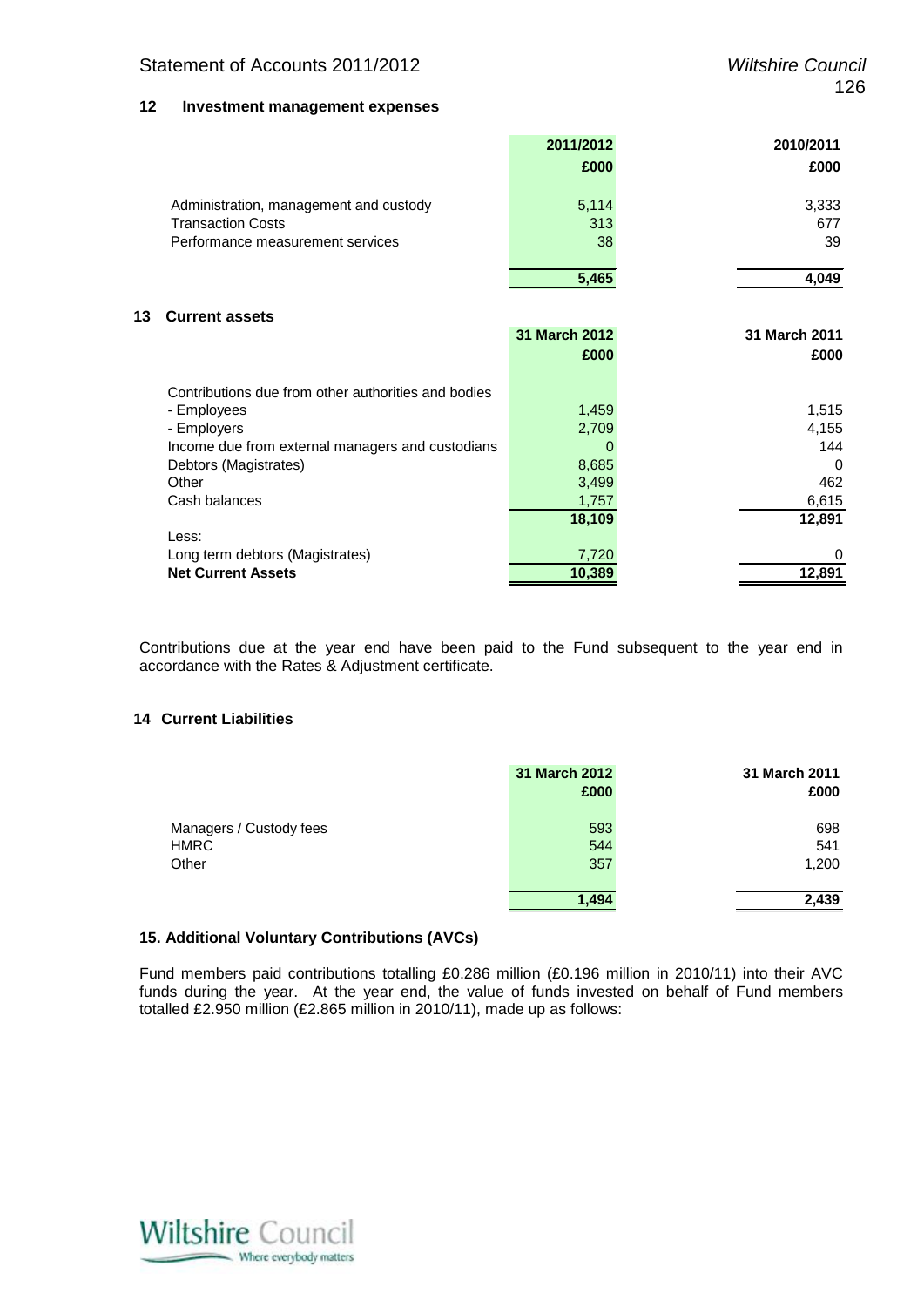|                                       | £ million |
|---------------------------------------|-----------|
| Equitable Life Assurance Society      |           |
| - With Profits Fund                   | 0.990     |
| - Unit Linked Managed Fund            | 0.256     |
| - Building Society Fund               | 0.046     |
| Clerical Medical Funds                |           |
| - With Profits Fund                   | 0.183     |
| - Unit Linked Managed Fund            | 0.865     |
| <b>NPI Funds</b>                      |           |
| - Managed Fund                        | 0.025     |
| - With Profits Fund                   | 0.208     |
| - Global Care Unit Linked Fund        | 0.056     |
| - Cash Deposit Fund                   | 0.032     |
| Prudential                            |           |
| - With Profits Cash Accumulation Fund | 0.075     |
| - Deposit Fund                        | 0.076     |
| - Diversified Growth Fund             | 0.052     |
| - Long Term Growth Fund               | 0.048     |
| - Pre-Retirement Fund                 | 0.025     |
| - Property Fund                       | 0.013     |
|                                       | 2.950     |

As mentioned earlier, AVC investments are not included in the Fund's financial statements.

#### **16. Employer Related Assets**

There are no employer related assets within the Fund.

#### **17. Related Party Transactions**

The Wiltshire Pension Fund is administered by Wiltshire Council. Consequently there is a strong relationship between the council and the pension fund.

The council incurred costs of £952K (2010/11: £947K) in relation to the administration of the fund and was subsequently reimbursed by the fund for these expenses. The council is also the single largest employer of members of the pension fund and contributed £27m to the fund in 2011/12 (2010/11: £30.5m). A balance of £1.9m was owing to the Pension Fund by the Council at year end.

Part of the pension fund cash holdings are invested on the money markets by the treasury management operations of Wiltshire Council, through a service level agreement. During the year to 31 March 2012, the fund had a average investment balance of £2.8m (31 March 2011: £2.7m), earning interest of £22k (2010/11: £20k) in these funds.

#### **Governance**

There are two members of the pension fund committee L Croft and T Jackson that are active members of the pension fund. These individuals are the employer bodies' representatives.

#### **18. Guaranteed Minimum Pension**

The Fund is in the process of updating details of Guaranteed Minimum Pensions (GMP) that were not previously shown on member's records. This information had previously not been received from Department for Work & Pensions when members had left the scheme or reached State Pension Age.

GMP elements of member's LGPS pension are not increased by the Fund for Pre 1988 GMP (in respect of the period 06/04/1978 to 05/04/1988) but for Post 1988 (in respect of the period 06/04/1988 to 05/04/1997) it is increased by a maximum of 3%. The Government increase the State Pension for the member fully on the Pre 1988 GMP element and for Post 1988 GMP element it is only increased if CPI is above 3%.

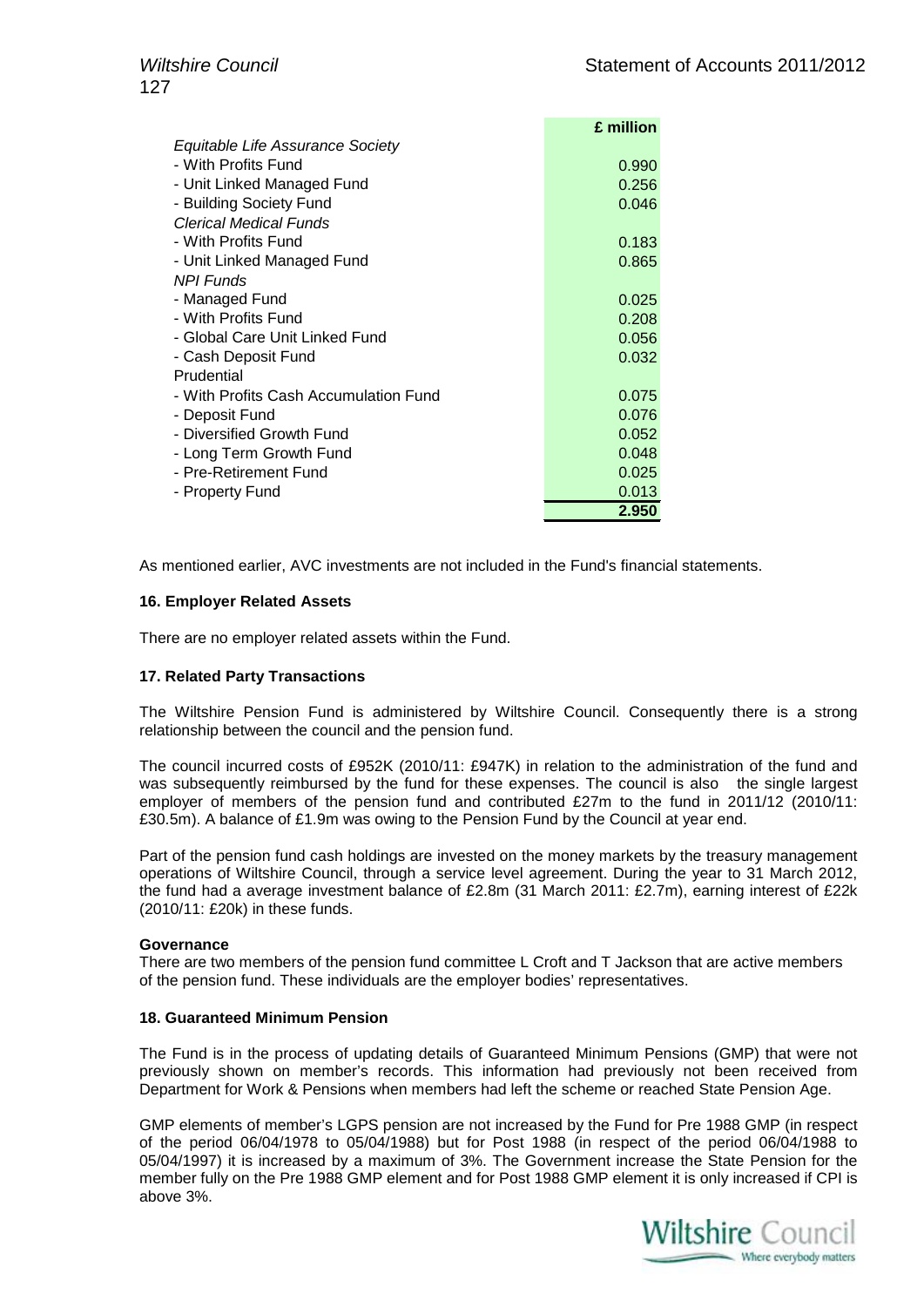The effect of LGPS pensions not showing the correct amount of GMP for its members would mean that their pension would be increased by more than it should be.

Once the GMP information has been received, member's records will be amended to show the amounts of GMP that make up their LGPS pension and therefore future pension increases are then calculated correctly.

Although these overpayments are costs to the Fund they have been included as expenditure in previous pension fund accounts, therefore no restatement is necessary.

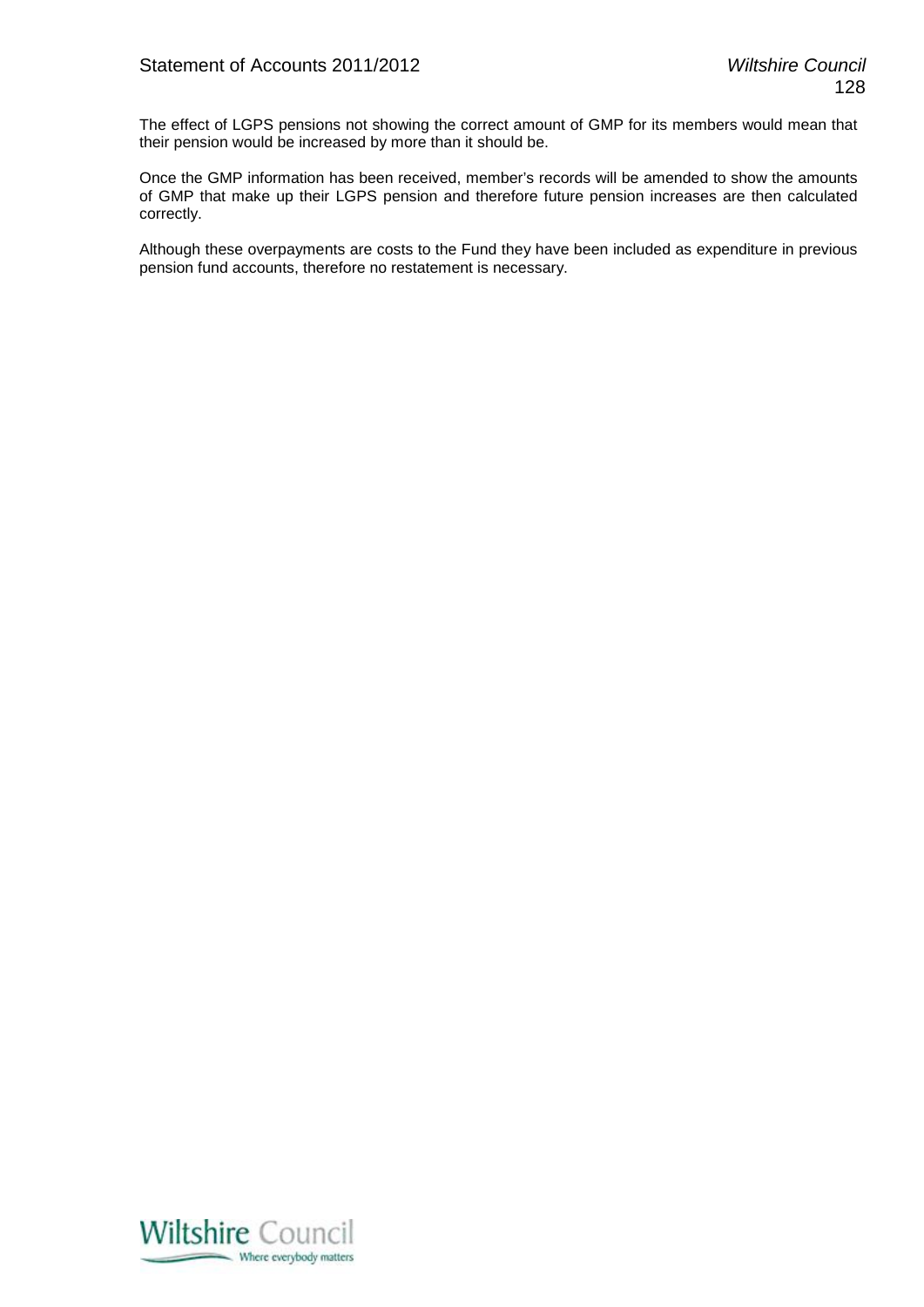#### **Actuarial Statement in respect of IAS26 as at 31.03.2012**

#### **Introduction**

CIPFA's Code of Practice on Local Authority Accounting 2011/12 requires administering authorities of LGPS funds that prepare pension fund accounts to disclose what IAS26 refers to as the actuarial present value of promised retirement benefits.

The actuarial present value of promised retirement benefits is to be calculated similarly to the defined obligation under IAS19. There are three options for its disclosure in pension fund account:

- Showing the figure in the Net Assets Statement, in which case it requires the statement to disclose the resulting surplus or deficit;
- As a note to the accounts; or
- By reference to this information in an accompanying actuarial report.

If an actuarial valuation has not been prepared at the date of the financial statements, IAS26 requires the most recent valuation to be used as a base and the date of the valuation disclosed. The valuation should be carried out using assumptions in line with IAS19 and not the Pension Fund's funding assumptions.

I have been instructed by the Administering Authority to provide the necessary information for the Wiltshire Council Pension Fund, which is in the remainder of this note.

| <b>Balance sheet</b>                                  |                         |       |
|-------------------------------------------------------|-------------------------|-------|
| Year ended                                            | 31 Mar 2012 31 Mar 2011 |       |
|                                                       | £m                      | £m    |
| Present Value of Promised Retirement Benefits 1,921.7 |                         | 1.733 |

Liabilities have been projected using a roll forward approximation from the latest formal funding valuation as at 31 March 2010. I estimate this liability at 31 March 2012 comprises £848.8m in respect of employee members, £368.6m in respect of deferred pensioners and £704.3 in respect of pensioners. The approximation involved in the roll forward model means that the split of scheme liabilities between the three classes of member may not be reliable. However, I am satisfied the aggregate liability is a reasonable estimate of the actuarial present value of the benefit promises. I have not made any allowance for unfunded benefits.

The above figures include both vested and non-vested benefits, although the latter is assumed to have a negligible value.

It should be noted the above figures are appropriate for the Administering Authority only for preparation of the accounts of the Pension Fund. They should not be used for any other purpose (i.e. comparing against liability measures on a funding basis or a cessation basis).

#### **Assumptions**

The assumptions used are those adopted for the Administering Authority's IAS19 report as required by the Code of Practice. These are given below. I estimate that the impact of the change of assumptions to 31 March 2012 is to increase the actuarial present value by £44.2m.

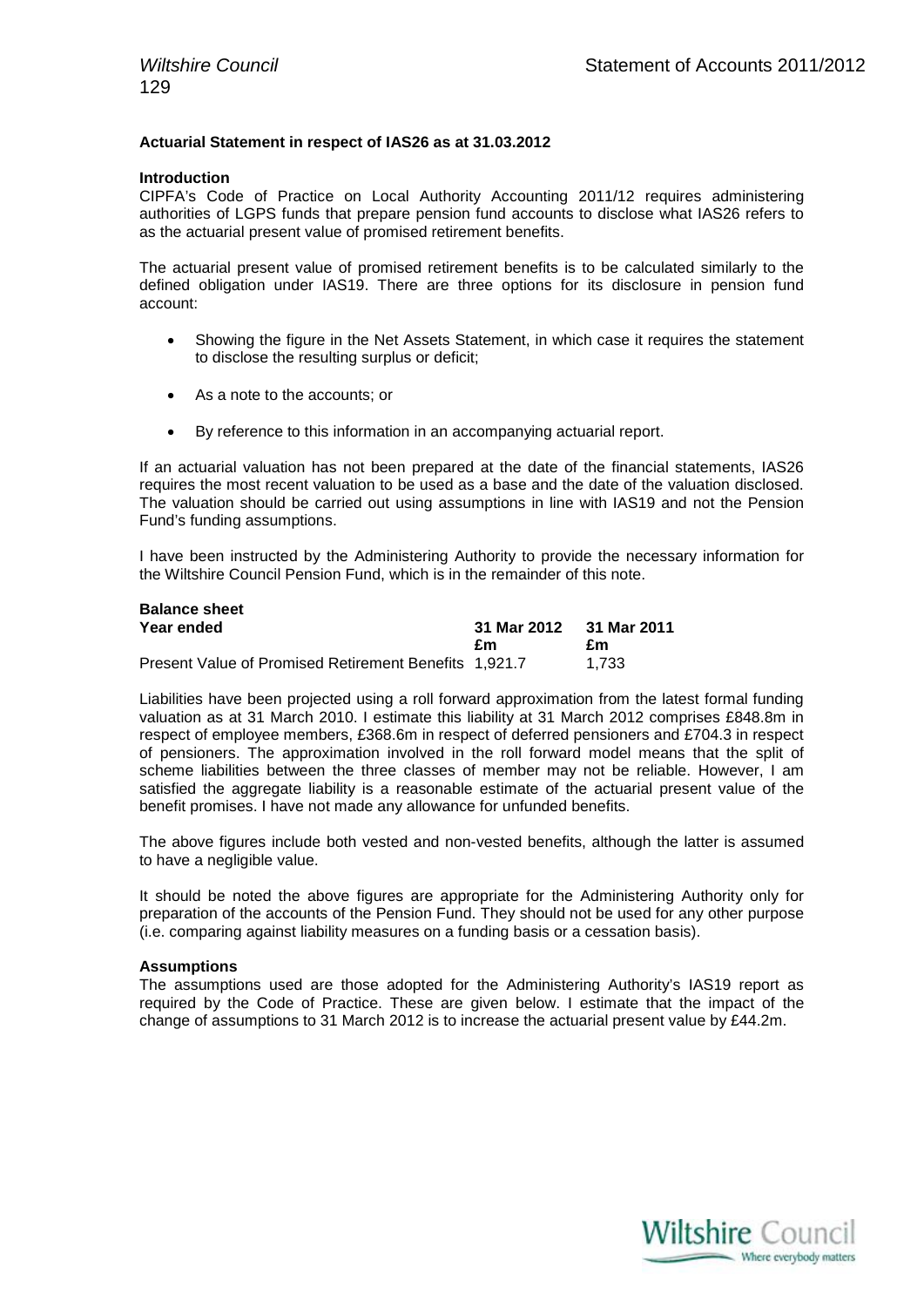#### **Financial assumptions**

My recommended financial assumptions are summarised below:

| Year ended                      | 31 Mar 2012 | 31 Mar 2011 |
|---------------------------------|-------------|-------------|
|                                 | % p.a.      | % p.a.      |
| Inflation/Pension Increase Rate | 2.5%        | 2.8%        |
| Salary Increase Rate            | $4.8\%$ *   | $5.1\%**$   |
| Discount Rate                   | 4.8%        | $5.5\%$     |

*\*Salary increases are assumed to 1% p.a. for the first 3 years reverting to the long term assumptions shown thereafter*

*\*\* Salary increases are assumed to 1% p.a. for the first year reverting to the long term assumptions shown thereafter*

#### **Longevity assumption**

As discussed in the accompanying report, life expectancy is based on the Fund's VitaCurves with improvements from 2010 in line with the Medium Cohort and a 1% p.a. underpin. Based on these assumptions, the average future life expectancies at age 65 are summarised below:

|                           | <b>Males</b> | <b>Females</b> |
|---------------------------|--------------|----------------|
| <b>Current Pensioners</b> | 21.3 years   | 23.6 years     |
| <b>Future Pensioners</b>  | 23.3 years   | $25.5$ years   |

*\*Future pensioners are assumed to be currently aged 45*

This assumption is the same as at 31 March 2011.

#### **Commutation**

An allowance is included for future retirements to elect to take 50% of the maximum additional tax-free cash up to HMRC limits for pre-April 2008 service and 75% of the maximum tax free cash 2008 service.

#### **Professional notes**

This paper accompanies my covering report titled 'Actuarial Valuation as at 31 March 2012 for IAS19 purposes' dated May 2012. The covering report identifies the appropriate reliances and limitations for the use of the figures in this paper, together with further details regarding the professional requirements and assumptions.

Peter Summers FFA 24 May 2012

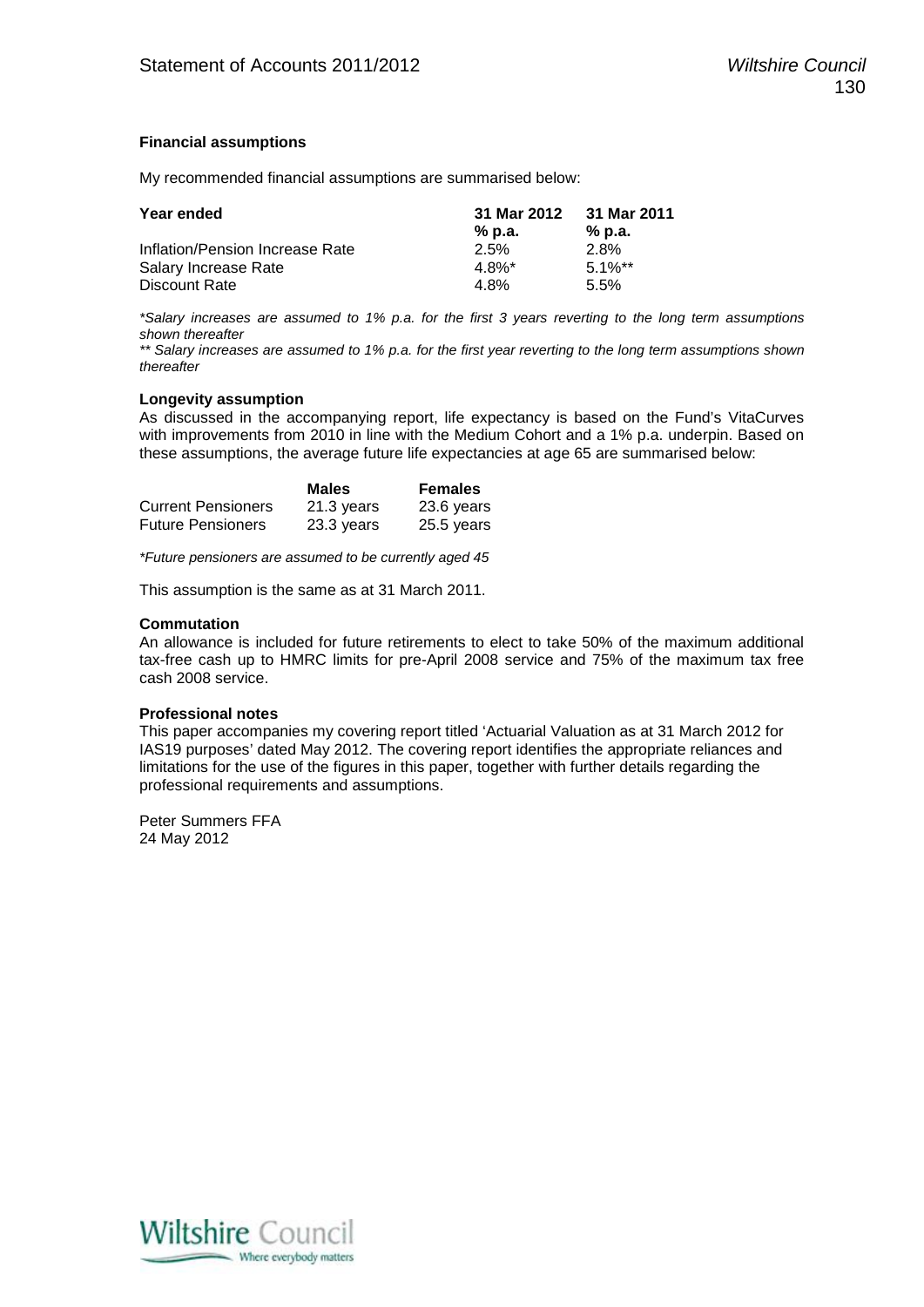131

# **Schedule of Employer Bodies**

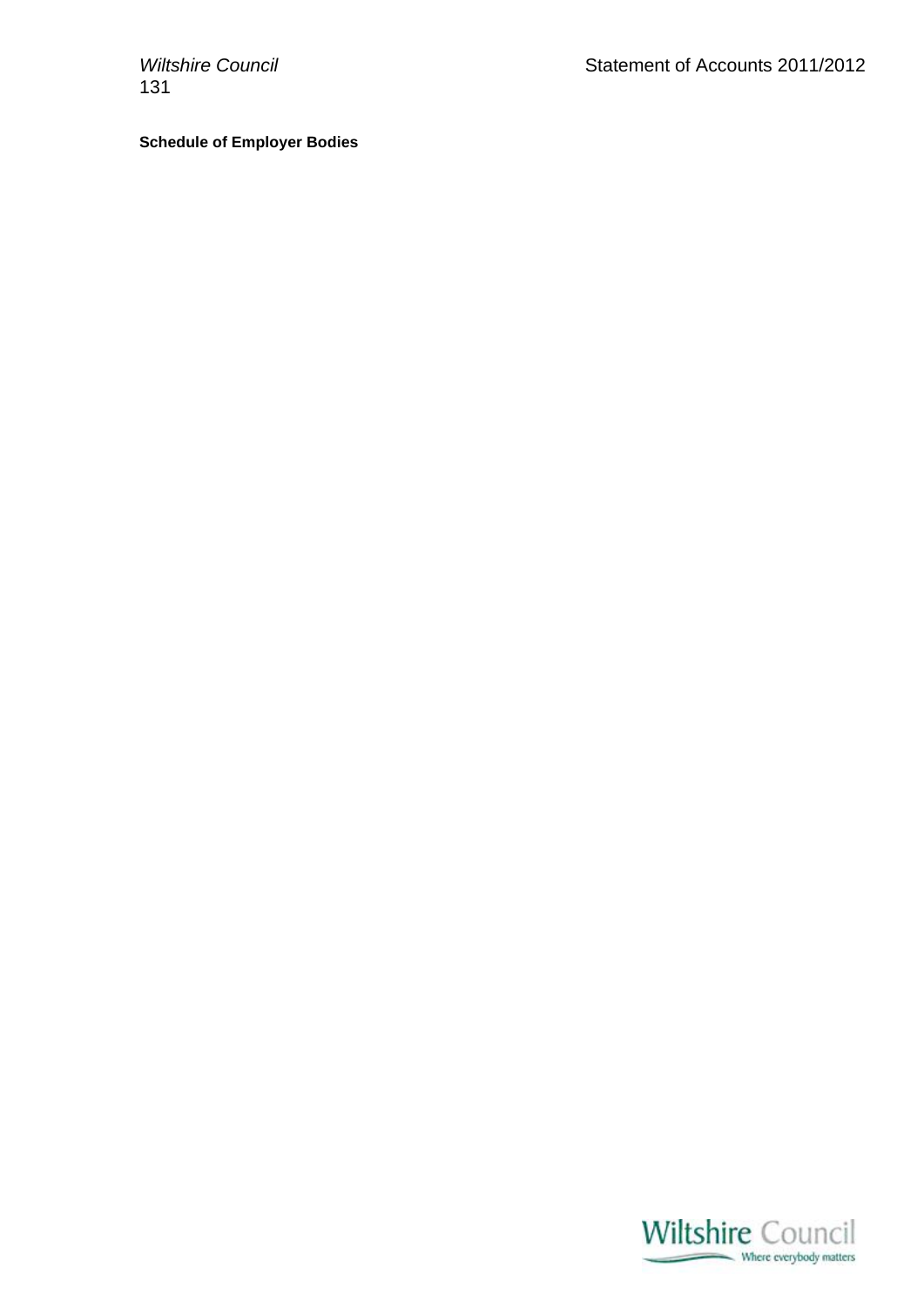Wiltshire Council 4 Children Swindon Borough Council **ABM Catering Ltd**<br>
Wiltshire Police Authority **Action** Action for Blind People Wiltshire Police Authority Wiltshire & Swindon Fire Authority **Agincare**<br>
Wiltshire Probation Service **Agincy Aster Communities** Wiltshire Probation Service **Aster Community Community**<br>
Swindon Academy **Aster Group** Swindon Academy<br>
Thamesdown Passenger Transport

Aster Living Thamesdown Passenger Transport<br>Amesbury Parish Council Blunsdon St Andrews Parish Council Barnardos<br>
Bradford-on-Avon Town Council Capita Business Services Ltd Bradford-on-Avon Town Council<br>Calne Town Council Chippenham Town Council **Caterling Council** Corsham Town Council CIPFA Corsham Town Council **CIPFA**<br>Cricklade Town Council Community First Cricklade Town Council Community<br>
Devizes Town Council Community<br>
DC Leisure Devizes Town Council **DEVIT COUNTS CONTAINATION**<br>
Haydon Wick Parish Council **Direct Cleaning** Haydon Wick Parish Council **Communist Construct** Direct Direct Direct Council Direct Chemist Direct Chemist Direct Chemist Direct Chemist Direct Chemist Direct Chemist Direct Direct Direct Direct Direct Direct Direct Direc Highworth Town Council **Enara**<br>
Malmesbury Town Council **English Landscapes** Malmesbury Town Council **English Landscapes**<br>Marlborough Town Council **Example Example Focsa Services** Marlborough Town Council **Focsa Services**<br>Melksham Town Council **Focsa Services**<br>Great Western Hospitals Melksham Town Council Great Western Hospitals Are Great Western Hospitals Council Great Western Hospitals Melkshire Melksham Without Parish Council<br>Mere Parish Council Purton Parish Council Norwest Holst (Vinci)<br>
Salisbury City Council Norwest Holst Control Control Control of American Control of American Control Control C Salisbury City Council<br>Stratton St Margaret Parish Council Trowbridge Town Council **Selwood Housing**<br>
Warminster Town Council Somerset Care Ltd Warminster Town Council<br>Westbury Town Council Wilton Town Council **Swindon Dance**<br>
Wootton Bassett Town Council **Summer The Order Of St John Care Trust** Wootton Bassett Town Council The Order Of The Order Of Structure Trust After Structure Trust After Structure T<br>Wroughton Parish Council Trust After Wiltshire Wroughton Parish Council Bishop Wordsworth Academy Westlea Housing Association Churchfield Academy Colebrook Infants Academy Commonweal Academy Corsham Primary Academy Corsham Secondary Academy Dorcan Technology Academy Eastrop Infants Academy Goddards Park Academy Hardenhuish School Ltd Highworth Warneford Academy Holy Rood Infants Academy Holy Rood Junior Academy Holy Trinity Primary Academy John Bentley Academy Kingdown Academy Kingsdown Academy Lavington Academy Lethbridge Academy Lydiard Academy Malmesbury Academy New College Pewsey Vale Academy Ridgeway Academy Sarum Academy Sheldon Academy South Wilts Grammar School Southfield Junior Academy Springfields Academy St Augustine's School St Edmund's Calne Academy St Edmunds Girls Academy Salisbury St Joseph's Academy St Joseph's Devizes Academy St Laurence Academy St Leonard's Academy St Mary's Swindon Academy Swindon College Wellington Academy Wiltshire College Wootton Bassett School

Aster Property Management<br>Barnardos Care & Support Swindon (SEQOL)<br>Caterlink Mainline Contract Services<br>Norwest Holst (Vinci) Salisbury and South Wilts Museum<br>Selwood Housing Swindon Commercial Services<br>Swindon Dance